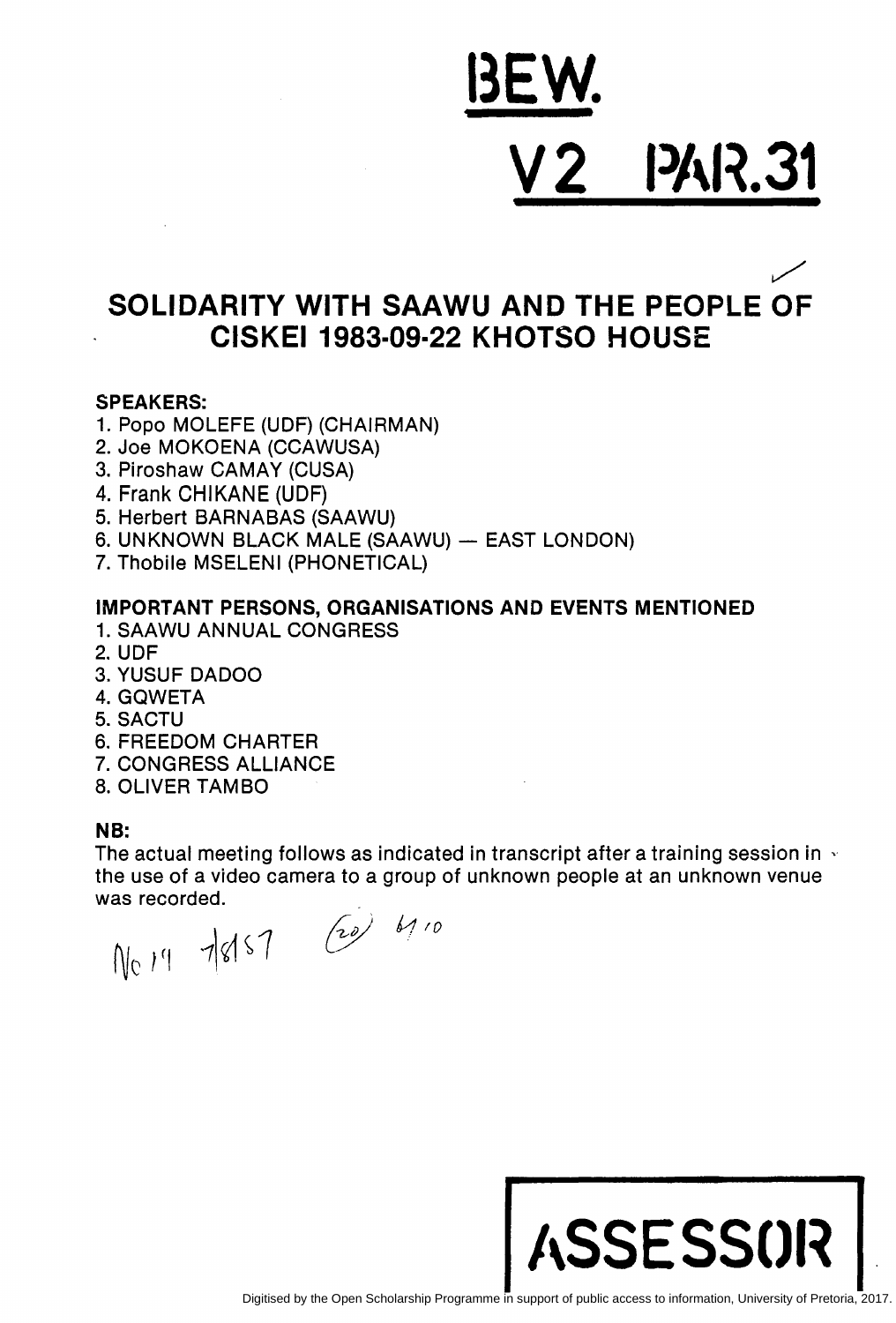**SOLIDARITY WITH SAAWA AND THE PEOPLE OF CISKEI 1983/09/22 KHOTSO HOUSE.** 

**Page 14 Line 11 Change "inaudible" to "planners".** 

#### ·CORRECTIONS

I, ABIE ABRAM MAHLANGU, am a Senior Interpreter in the Department of Justice, and I am stationed at the Magistrates Courts in Johannesburg.

I was requested by the Attorney-General for the Transvaal to check the transcript of this recording against the tape/ cassette and bring about any corrections, if any.

I did this to the best of my ability and found this trans= cript to be just and correct.

and the company of the company of the company of the company of the company of the company of the company of the company of the company of the company of the company of the company of the company of the company of the comp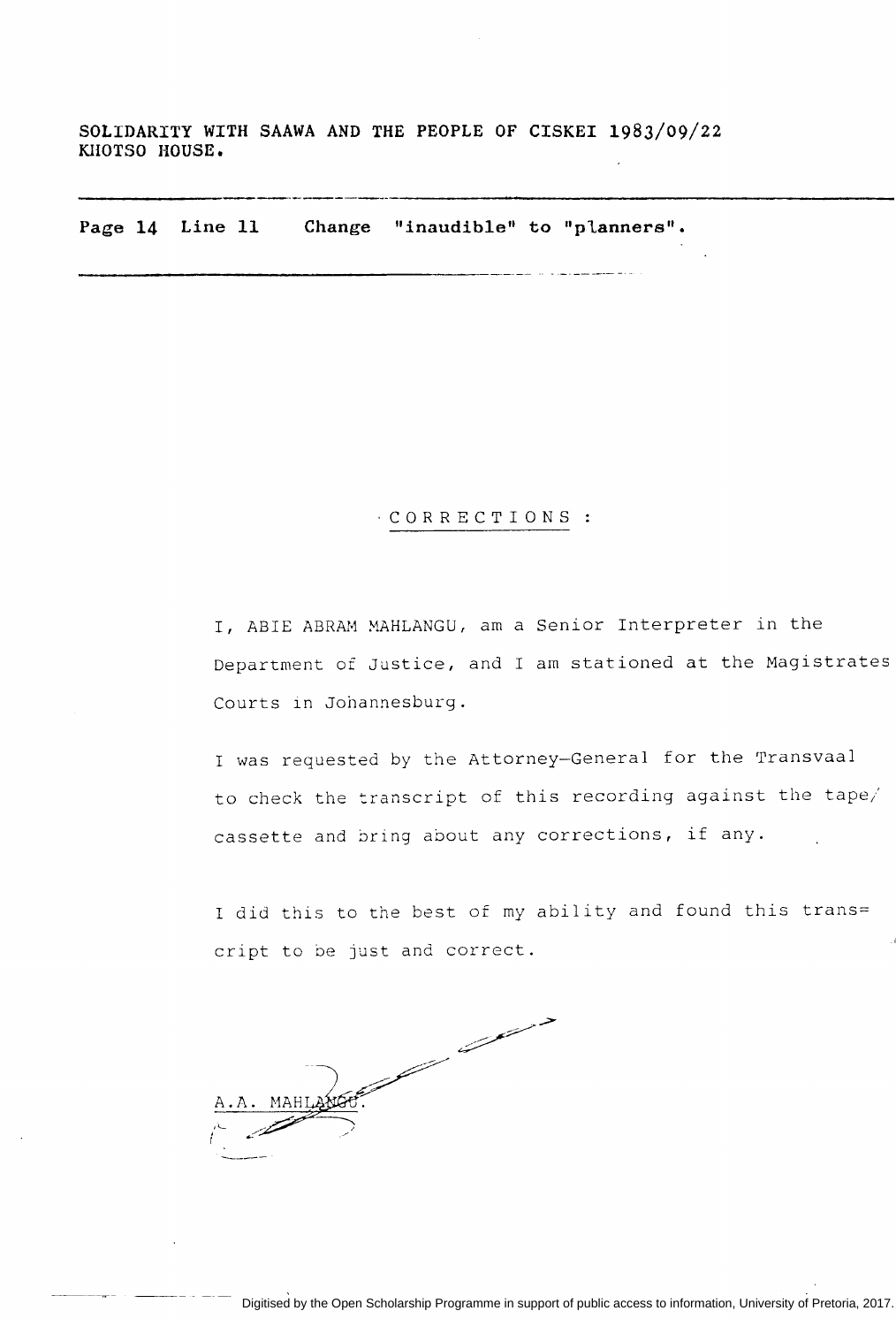#### 0 P M E R K I N G S

- 1. Hierdie is 'n transkripsie van die klank vanaf die video bandopnames soos ontvang. Die transkripsie is so akkuraat as moontlik en is so ver as moontlik woordeliks korrek.
- 2. Verskillende sprekers kon van mekaar uitgeken word op die opnames en hulle word direk aangedui binne die transkripsie. Die akkuraatheid van die aangeduide sprekers is nagegaan in oorleg met die beeld op die video opnames.

NB Die transkripsie van enigiets wat deur die aangeduide spreker gese word, begin altyd aan die linkerkant van die bladsy. Op verskeie plekke is daar uitings vanaf 'n enkele ander onbekende persoon, of vanaf 'n aantal persone uit die gehoor. Sulke opmerkings of ander uitings word op een van die volgende maniere aangedui:

- (1) Uitings van 'n enkele ander onbekende persoon, begin nie aan die linkerkant nie, maar 'n aantal spasies na regs.
- ( 2) Gesamentlike uitings van 1 n aantal mense uit die gehoor, is ingeskuif na regs en word in vet letters uitgedruk.
- (3) In sommige gevalle word slegs 'n beskrywing gegee van die geluide wat gehoor word, en dit word dan in hakies aangedui.
- 3. Enige teks tussen hakies is kommentaar en is nie die direkte geluide vanaf die bandopname nie. So byvoorbeeld word agtergrondgeluide en ander opvallende klanke tussen hakies aangedui. Enige ander moontlike kommentaar soos byvoorbeeld "Interruption in the recording" word ook in hakies binne die transkripsie aangedui.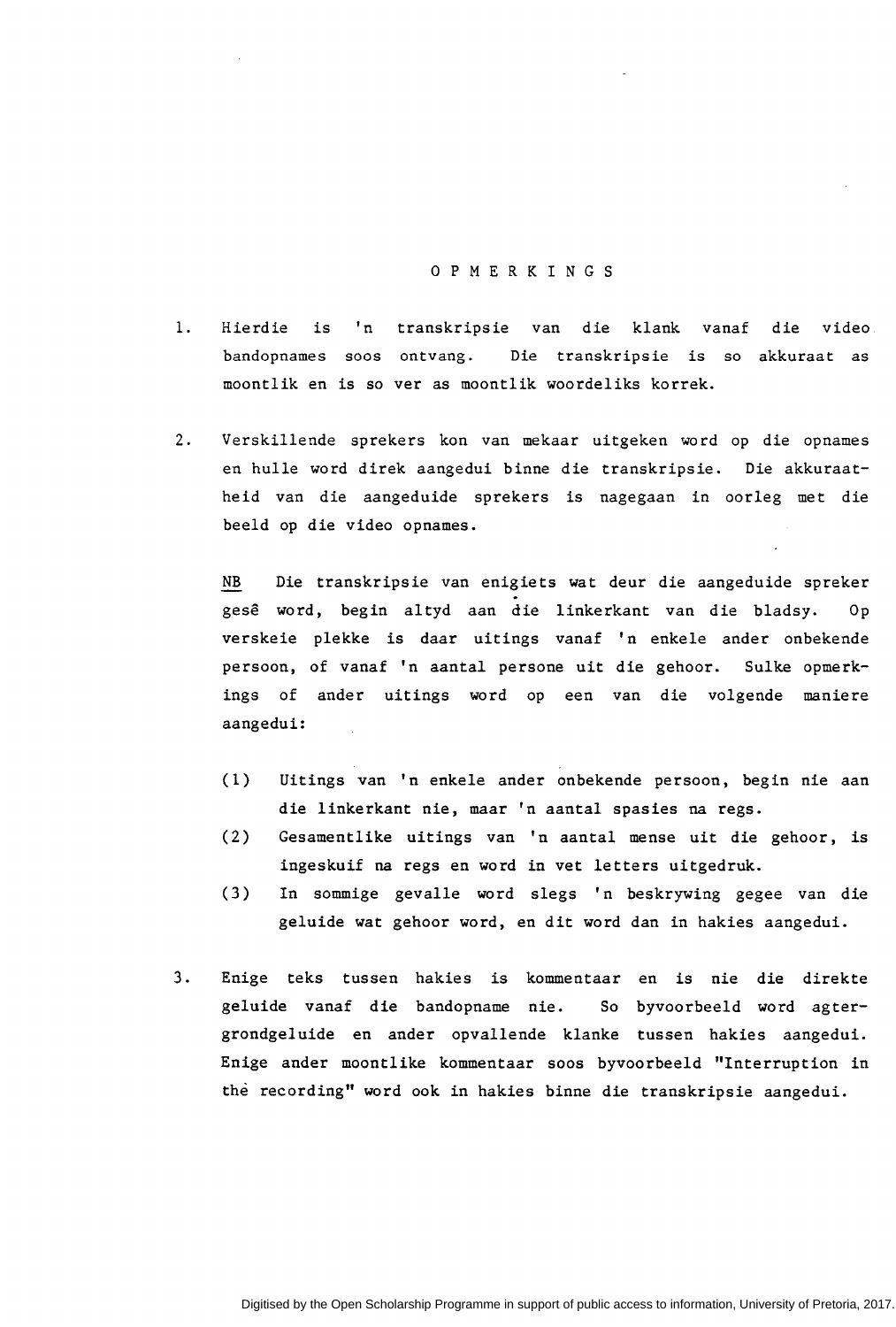- 4. 'n Vraagteken in hakies na 'n woord of 'n sin, dui op 'n mate van onsekerheid oor die korrektheid daarvan.
- 5. Woorde, sinsdele of sinne wat heeltemaal onverstaanbaar is, byvoorbeeld weens swak opname, geraas of waar sprekers gelyk praat, word aangedui met stippellyne, byvoorbeeld "I know ... ".
- 6. Waar woorde of sinne onderbreek word, word dit aangedui deur 'n koppelteken na die woord of gedeelte daarvan, byvoorbeeld "Ek het gist- nee eergister vir hom gesien".
- 7. 'n Heropname van die video band is gemaak vanaf die oorspronklike video band, en is beskikbaar om in die hof voorgespeel te word. Hierdie heropnames bly die eiendom van die SAP en sal normaalweg nie in die hof ingedien word nie.

---oOo---

t

•

•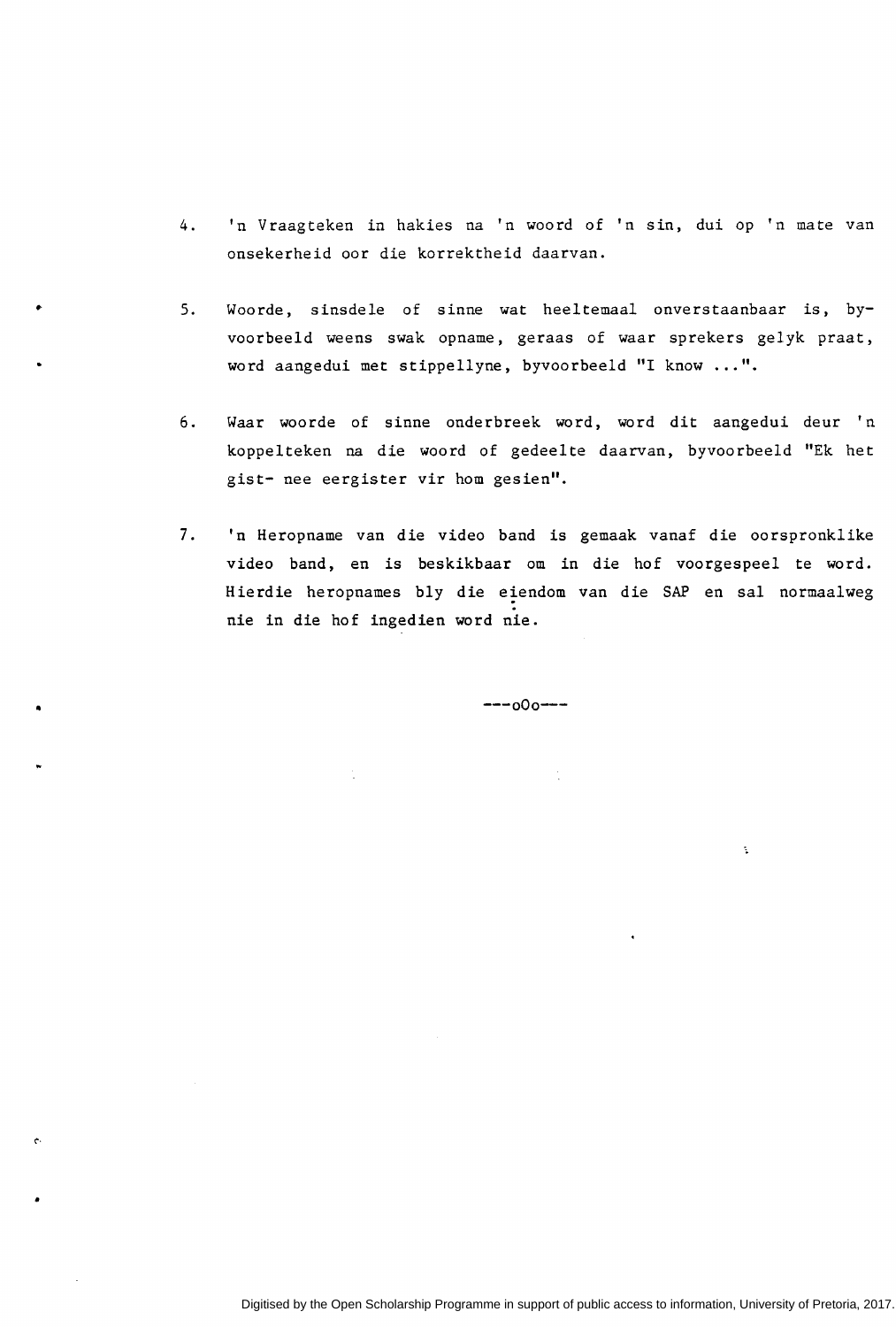An unknown black person appears in view whereafter a white male appears in view.

The wall clock now reads 14h47.

Instruction carries on.

(Video interruption)

,.

•

Instruction carries on according to voice record (Video Interruption}

Instruction carries on according to voice record. Another white male operating a machine appears in view. (Video interruption).

According to the voices the people present intend presenting a short act as part of the instruction and a male and female appear on screen and thereafter another two males, obviously ad-libbing an act.

(Video interruption}

Another black actor appears breathing deeply.

(Video interruption}

Another ad-lib act appears in view.

(Video interruption}

Black male walks towards camera, slight laughter in background, and he returns to sit behind a piano like instrument and then walks from the scene.

#### Scene change

A person is photographed in front of a glass partition marked SOUND STUDIO.

Wall clock reading 15h40.

(Video interruption}

More obviously training shots, taken with the camera of various people and objects in the vicinity of the camera. Pupils leave after saying goodbye and an unknown white male requests that item be put away {Video interruption){approximately 10 minutes}

2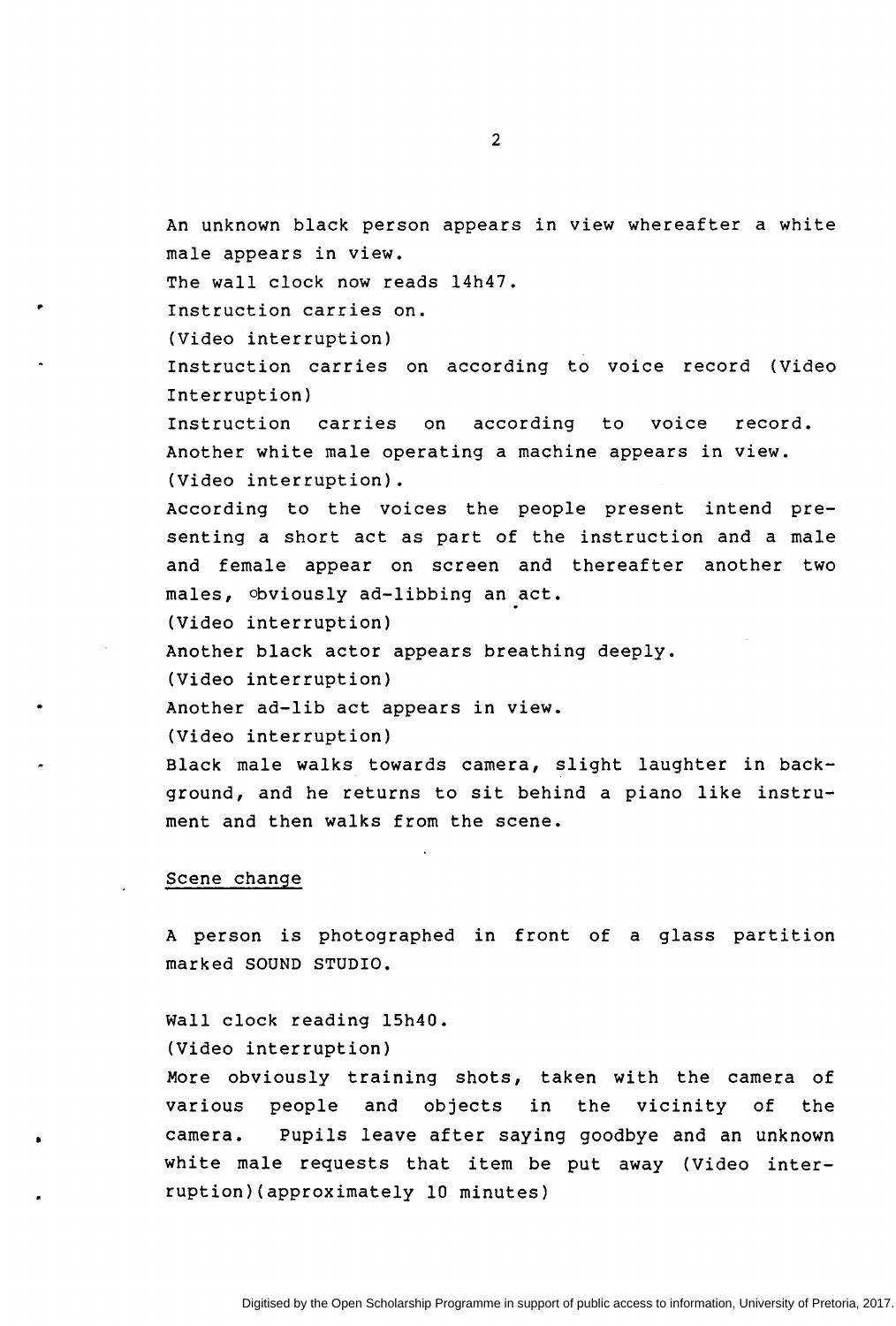NB : Remark: Nothing was transcribed in preceding part of the video film, as it was obviously a training session in the operation of a video camera.

> Solidarity with the banning of SAAWU and the people of Ciskei Meeting starts.

> The following posters are photographed inside the hall.

- POSTER: 1. "SOLIDARITY WITH SAAWU AND THE PEOPLE OF CISKEI"
	- 2. "CONDEMN CISKEI REPRESSION" SAAWU BANNED
	- 3. UDF UNITES - APARTHEID DIVIDES
	- 4 . RESIST BANTUSTAN VIOLENCE. SAAWU AND BORDER REGION. UDF UNITES APART-HEID DIVIDES. SOLIDARITY WITH

## SOLIDARITY WITH THE BANNING OF SAAWU IN CISKEI: KHOTSO HOUSE

#### POPO MOLEFE:

..

•

•

Chairman of meeting: The speaker from the African Food and canning. I haven't been able to confirm who is actually going to speak for the African Food and Canning. If he is around may he please come to the fore. Then we have the other two speakers here the speaker from SAAWU is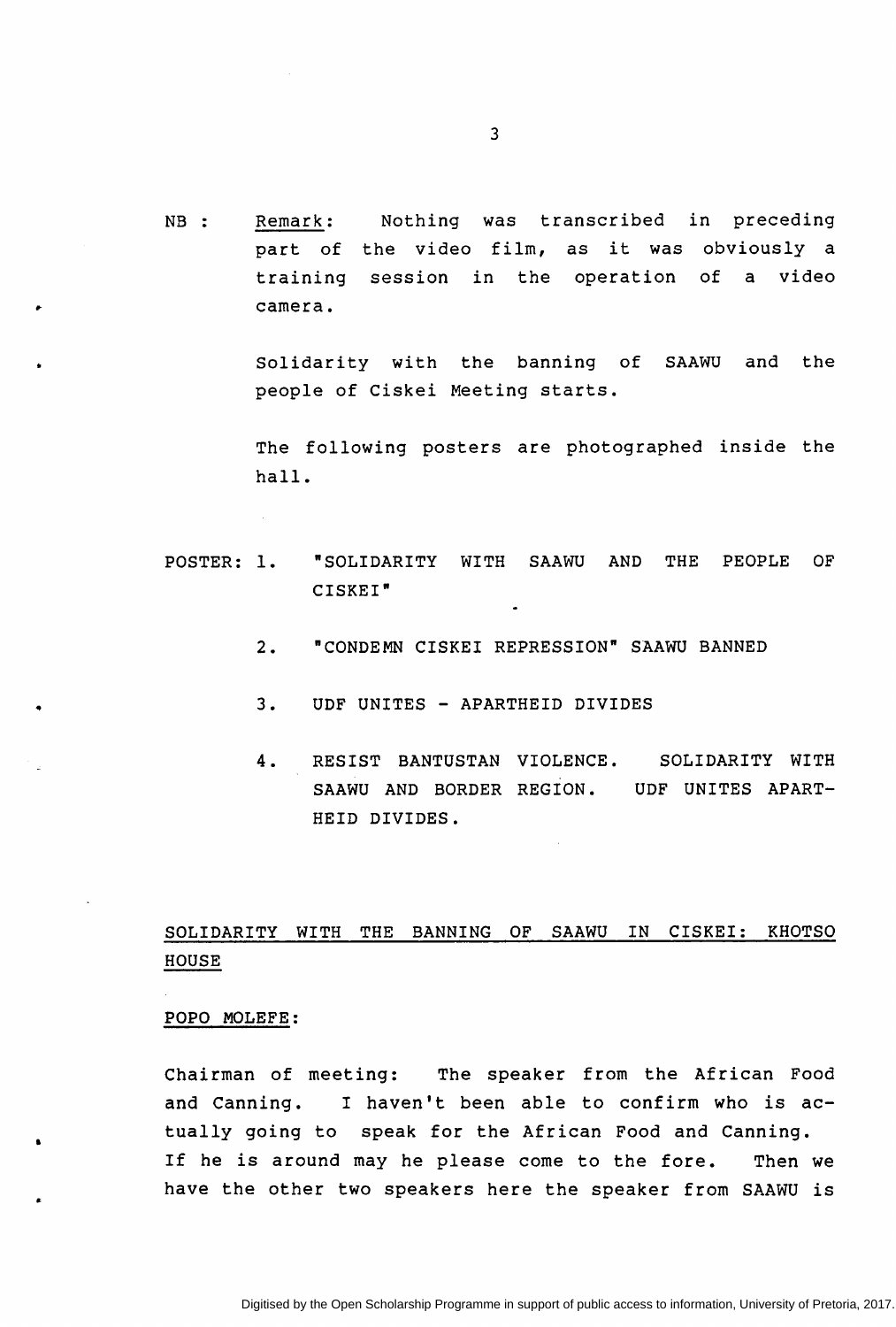coming from East London, he has not yet arrived uh he will be arriving in due course probably around quarter past twenty past one. Uh we think uh we thought it would be proper for us to have a speaker from East London to project clearly what is happening in that region a person who is in the thick of things. So that the speaker from SAAWU will arrive in due course. Of the United Democratic Front and all the Unions that have been involved in the planning of this meeting namely CCAWUSA" GAWU" the Scooter Drivers Association of South Africa, the General sorry the South African Chemical Workers Union, the African Food and Canning Workers Union, SAAWU and MAWU. I want to welcome you all into this meeting, and I want to say that this meeting came precisely as a response to the crisis that we see developing not only in the so-called white South Africa, but even worse still in the so-called homelands particularly in the Ciskei. Over the last few months we over the last few weeks we have seen brutalities and repression in Ciskei increasing by the day. we have seen many of our people facing the heavy hand of the police of Sebe, we have seen many of our people uh detained by the South African Government and,<br>and sent to the Ciskei, handed to the Ciskei police. We and sent to the Ciskei, handed to the Ciskei police. have also seen three years ago how people in Vendaland faced similar brutalities and ever since SAAWU existed in Ciskei, we know, all of us know that it has never had the moment of rest it has always had to get in serious battles with the armed forces of Sebe. Now we say here that the last three weeks have seen the Trade Union Movement in Ciskei facing the ever increasing brutality which culminated in the banning of SAAWU in that region, and we of the United Democratic Front together with all the Unions involved SAAWU also involved African Food and Canning Transport and Allied Workers which is an affiliate of CUSA decided that we cannot leave this thing to go unchal-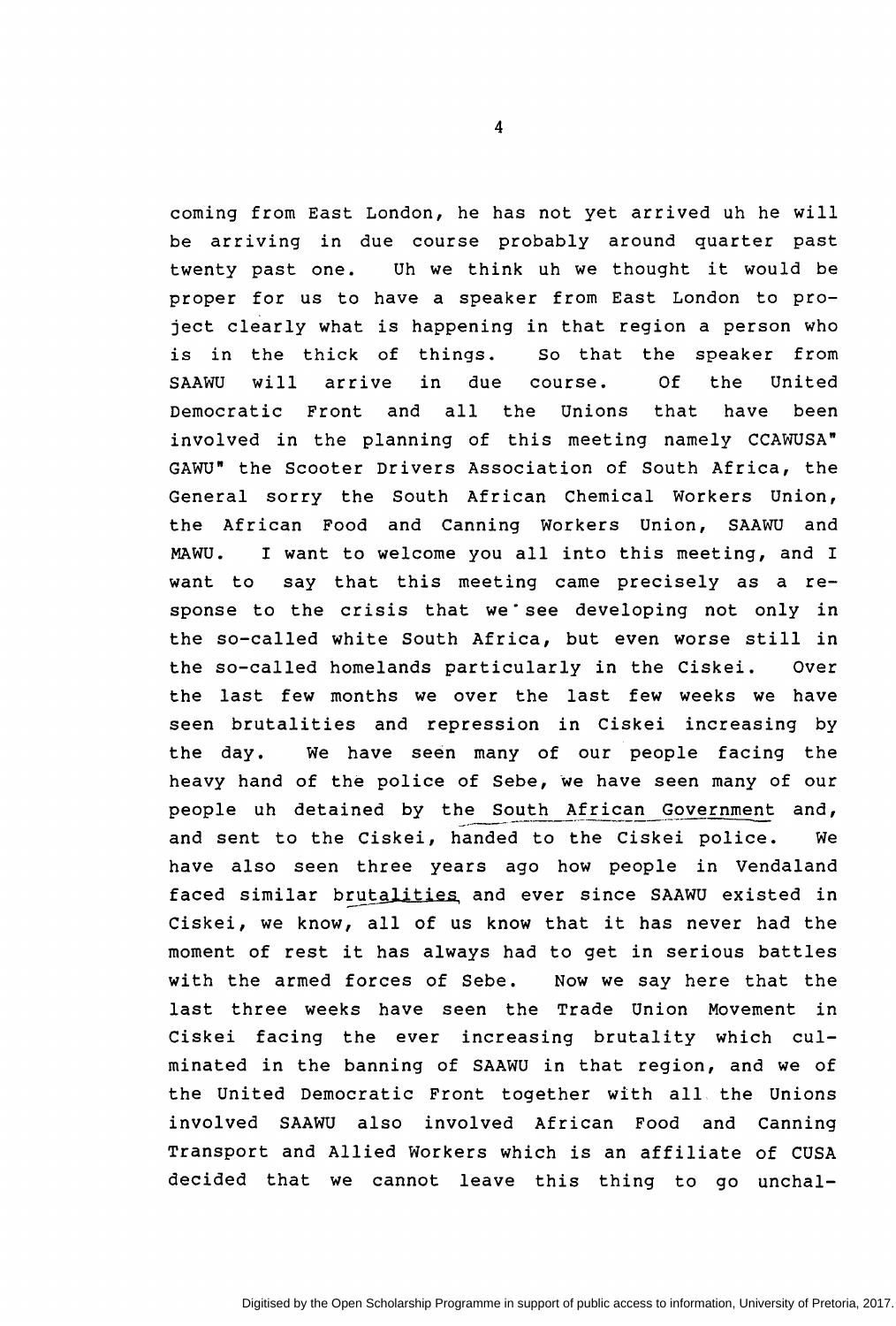lenged. We could not leave it to pass unchallenged. We have seen that in this region uhm many people have been detained in Ciskei and we've got a fact sheet here that shows that more than 800 people up until now have been detained in Ciskei. And it also shows that about 1500 Trade Unionists have been detained in that region. So that uh I'm not going to mention the names this leaflet has got the names uh you will be able to read this names. Now we think that it is in keeping with our total rejection of the Bantustan and un-democratic structures that flow out of the un-democratic system of South Africa. That it is a challenge to us, as the United Democratic Front, in alliance with all these Unions today to challenge this issue, to oppose eh the banning of SAAWU, to oppose the entire system of Bantustans and in the same way to say no to this Bantustan system and to say no to the banning of SAAWU, and to say no to undemo uhm uhm level of democracy in South Africa and to reject in South Africa the reform proposal of Botha because in our opinion these reform proposals can only serve to entrench the already brutal system of oppression as seen in the Bantustans in this country. And we are here, this after noon to say to the world at large, that let us all unite and fight for the destruction of apartheid in this country. Let us unite to bring an end to the system of separate development, let us unite to challenge Botha's reform initiative, let our struggle go beyond the question of the referendum, let us challenge the local authorities in this country, let us challenge brutalization of the workers on forms in uhm domestic areas uhm where domestic workers are not uhm protected by uhm the laws, the labour laws of this country, let us unite to fight taxes on food as workers  $\pm \pi \sqrt{2\pi t}$ the commmunity. Let us say in one voice today that the workers are in the forefront of the struggle, but for the workers to win they must be in alliance with all other

5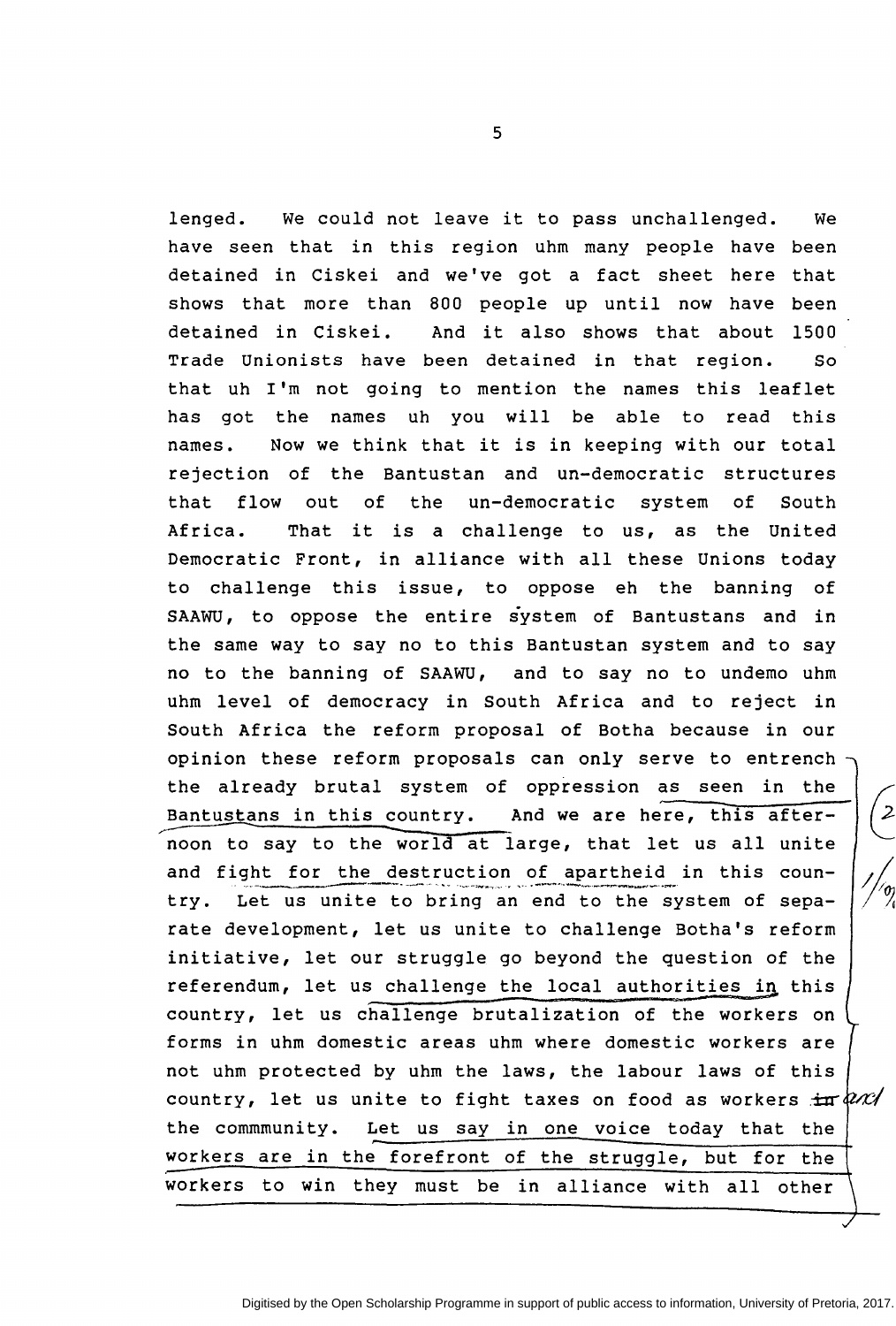classes and those freedom loving people who are committed to a true and democratic non-racial South Africa. It is on the basis of these principles that we have called upon the people to pledge solidarity with the people of Ciskei and SAAWU. Uhm ladies and gentlemen I'm not a speaker I think I must give way, I must give way to people who are actually supposed to speak here. I'm going to, is the speaker from CCAWUSA here. I'm going to, speak, to call the speaker from CCAWUSA uhm Joe MOKOENA.

Joe MOKOENA: AMANDLA! (crowd answers) AWETHU.

Friends, comrades and sympathisers on behalf of the Commercial Catering and Allied Workers Union. I'd like to make this clear to everybody that we of the Commercial Catering and Allied Workers Union abhor what is happening in the Ciskei. we of the Commercial Catering and Allied Workers Union are not surprised by what the Sebe and his gang are doing at the Ciskei. So then on behalf of all the workers and all the working class Movements who are detained in Sebe's jail we are saying you are not alone we are with you, let alone that we are up here but we feel the pains that you are feeling down there. so with those few words I'd like to make it clear to everyone that we are not just saying this in words. I think when the time come we'll be able to say this in deeds. AMANDLA (crowd answers) AWETHU.

Unknown person : MAYIBUYE audience I'AFRIKA.

Song (Zulu): "Hlanganani basebenzi! (audience chanted Hlanganani! Hlanganani basebenzi! audience Hlanganani! Yiyole inhlangano, yabasebenzi! (together) Yiyole inhlangano, yabasebenzi! (repeatedly) AMANDLA! AWETHU!

Translation Song 1: "Workers unite! (Audience Unite! audience Unite! this is a meeting of the workers! This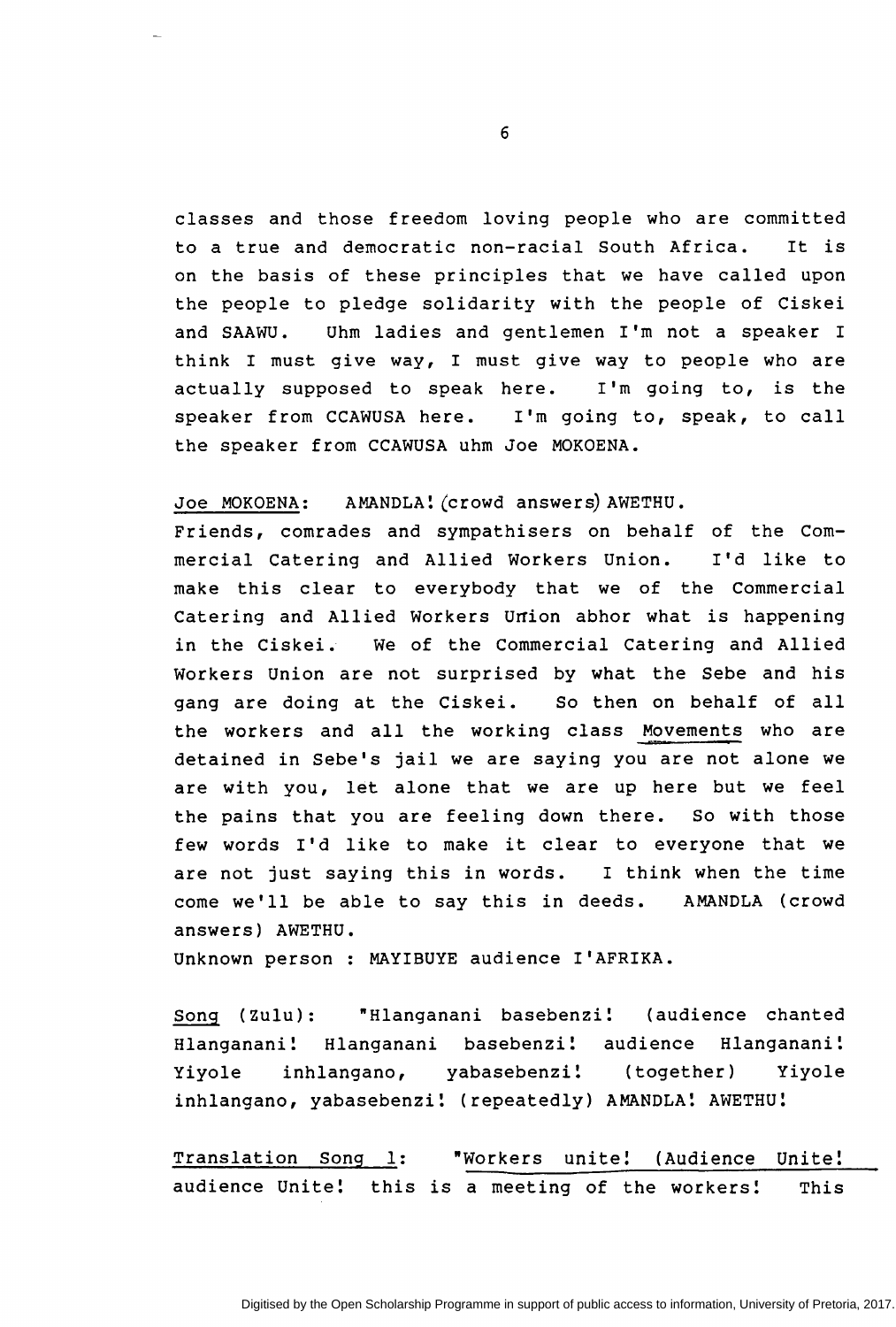is a meeting of the workers! (repeatedly). AMANDLA! NGAWETHU!

#### POPO MOLEFE

Comrades we want to thank comrade Joe MOKOENA, he has just confirmed what I've said. That the struggle in South Africa is the struggle of all the freedom loving people and all those who are committed to the liberation and uh the freedom of uh uh uh erganisation  $\frac{\partial F}{\partial r}$  association of the workers in this country, and it is precisely for that reason that we still repeat uh what we said before. That it is important that all those who call themselves free uh freedom and peace-loving people and those who call themsleves progressive unite· eh around this issue of Ciskei with the people of Ciskei and SAAWU. We want to thank comrade Joe MOKOENA. Can we have one of our greatest songs please before I call on the new speaker.

#### Crowd sings song

..

Song 2 (Zulu): "Ziphi izibham! Ziphi izibham (last word inaudible) audience chanted Hawuzena zizibham! Ziphi izibham! Hawuzenazizi - bham! Zihleli e-Afrika! Zihleli e-Afrika! Naazi zibham! Naazi Zibham e-Afrika!  $\tt Hauzenasi$  sibham e-Afrika! (Audience shouted AMANDLA! $\frac{1}{\sqrt{2}}$ AWETHU! MAYlBUYE, I-AFRIKA!  $\left\{\begin{array}{c} 1 \\ 1 \end{array}\right\}$ 

Song 2: "Where are the guns where are the guns (last word inaudible) audience chanted Bring the guns! Where are the guns! Bring the guns! They are in Africa! They are in Africa! They are in Africa! (Audience shouted AMANDLA! AWETHU! X2. Mayibuye I'Afrika

Song 3: (Zulu) \*Sobabamba nezingane zabo! Sobabamba! Ilitye liketata! Lingqonqothiwe! Lovulwa ubani?

 $\setminus$ 

)

 $\mathcal{L}$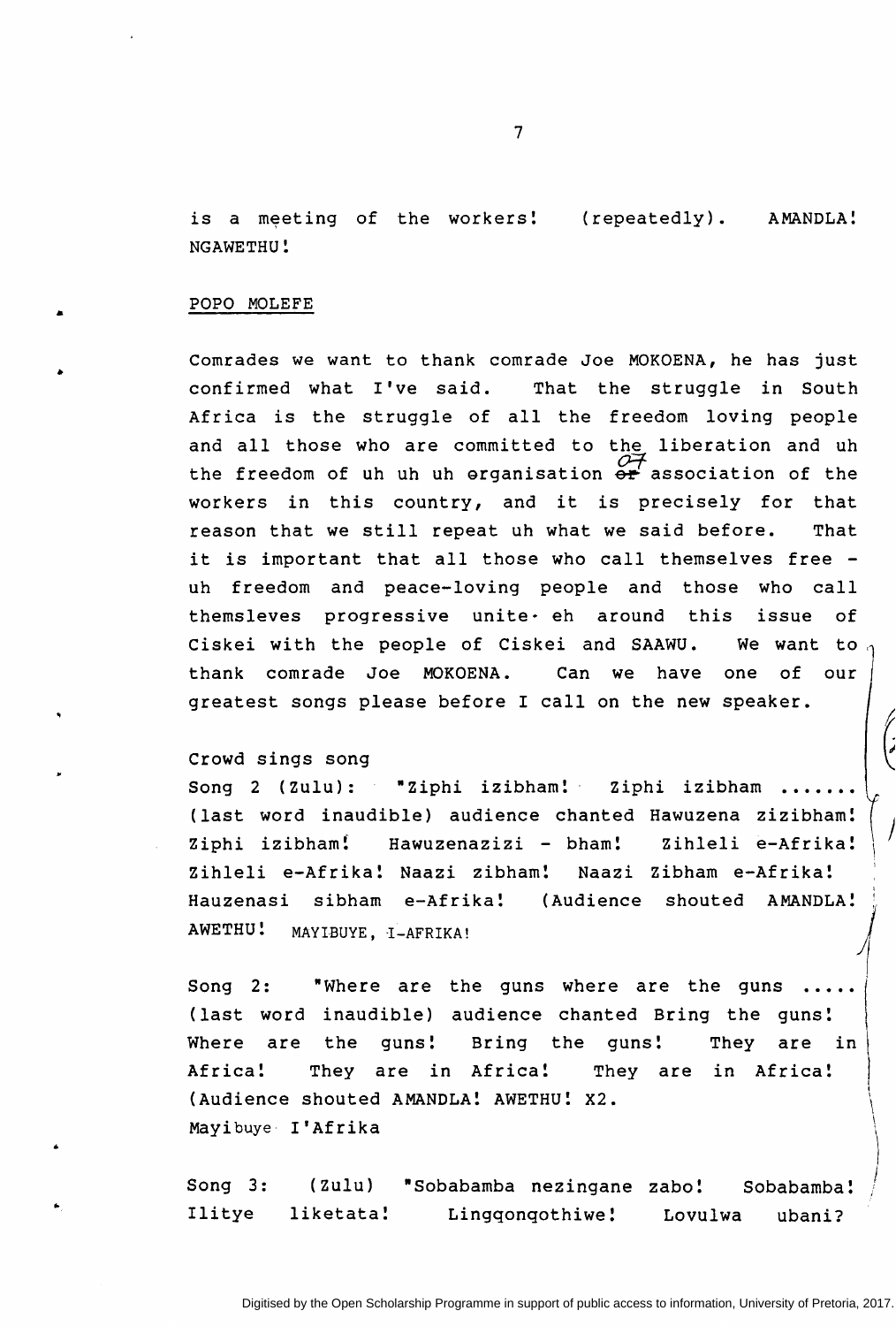Obaba Bethu Basemajele x2 Hayi Hayi x2 Not Audible Tshelani Usebe Siyeza x2 Hayi Hayi x2 Not Audible Tshelani u Vorster Siyeza x2 Hayi Hayi x2 Obaba Bethu Basemajele x2 Hayi Hayi x2 Then Applause and Ululating

 $\mathcal{F}_{\text{max}}$  .

#### TRANSLATION

Our fathers are in jail x2 Hayi Hayi x2 Not audible Tell Sebe we are coming x2 Hayi Hayi x2 Not audible Tell Vorster we are coming x2 Our fathers are in jails x2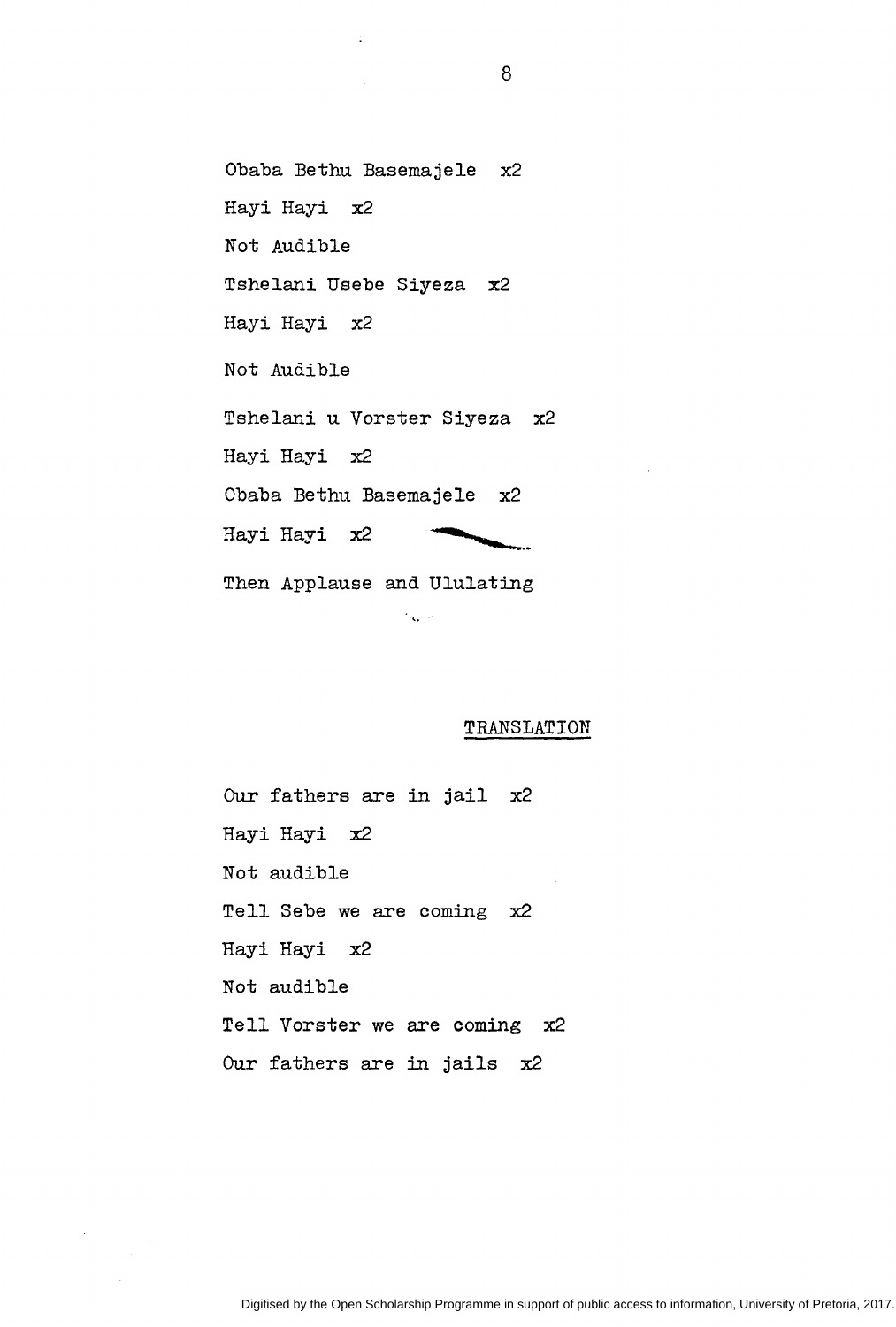Linqonqothiwe! Ndithi Phesheya komfula! Sobabamba nezingane zabo! Sobabamba Ilitye le-SAAWU? Linqonqothiwe! Lovulwa ubani? Linqonqothiwe

Song 3: (English) "We are going to <del>fetch</del> them with  $\|\cdot\|$ <br>their children! The stone of our father! It's It's sealled! I their children! The stone of sealled! Who is going to open it? say beyond the river! We are going to <del>fetch</del> them, with<br>catch<br>ing to fetch them! The stone of their children, we are going to fetch them! SAAWU! Is sealed! Who is going to open it? It's sealed!

Hayi-Hayi - ululating of women.

..

•

•.

Piroshaw CAMAY: Amandla (Crowd answers} AWETHU we've gathered here today to protest against the undemocratic and immoral act by that illegitimate authority of a puppet regime and we should not deter ourselves from that conviction. we are conscious of the battles that our grandfathers and our fathers have waged and we are conscious of the duty placed upon us to continue that battle today. Nor can we pretend that the battle of the last decade for recognition of workers rights has been won. The truth is far from that , the truth is that the struggle still goes on, the truth is that the puppet regimes have been established by Pretoria to make sure that brothers fight brothers and fathers fight sons and mothers turn against their daughters. And in that, we must admit that the Pretoria regime has dug a snake-pit of venom and jealousy of mistrust and treachery. A Sebe has detained a Sebe and continues to detain other members of his family, formerly trusted family. Building workers solidarity and giving root to the trees of freedom we have cleared only a small patch of ground in that jungle called apartheid. And we will not stop until we have the strongest, the healthiest and most creative trade union I *C·\$*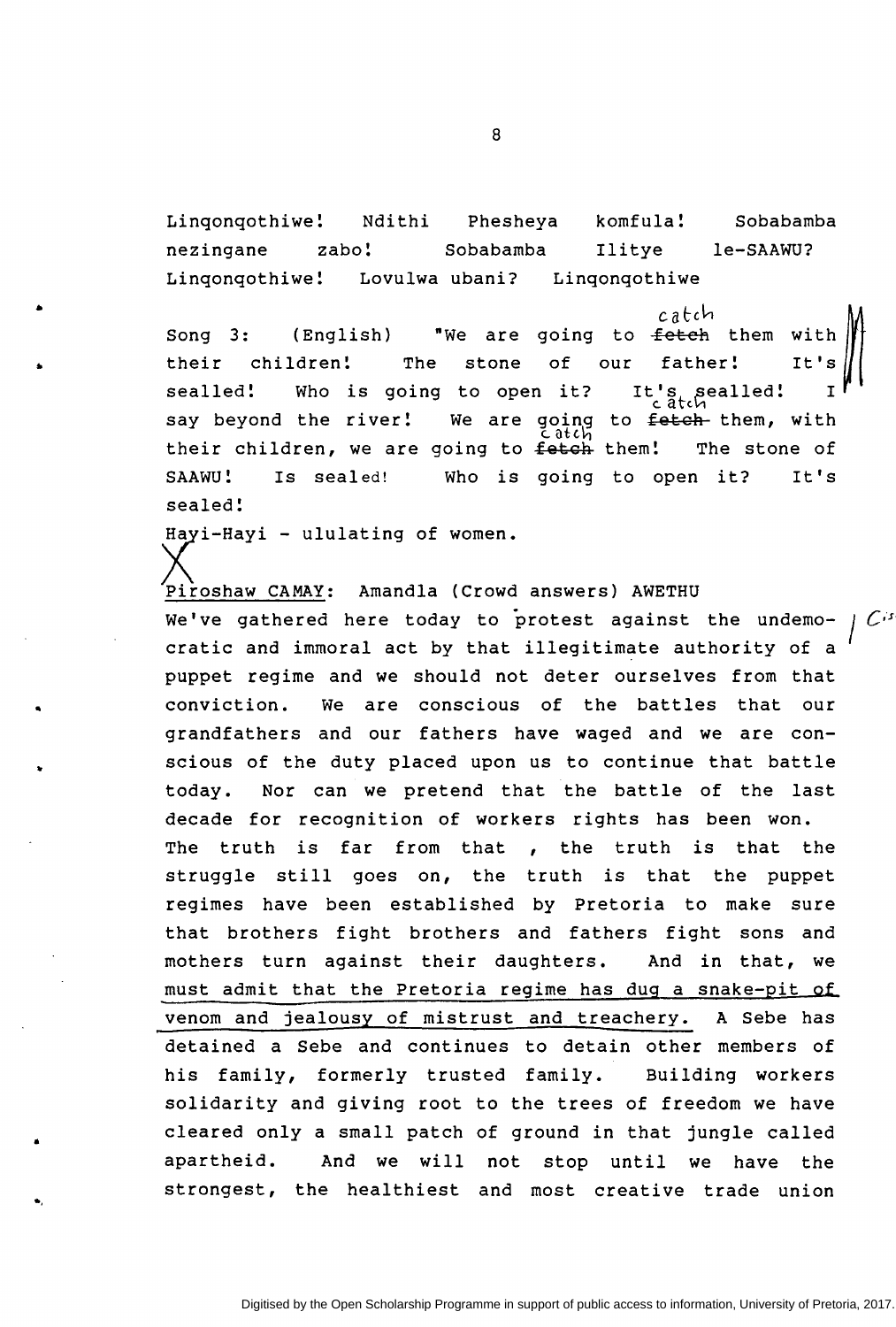movement in this country. The banning of SAAWU in the Ciskei is Pretoria. screen of world that they have some labour reform in this country. a The banning the Pretoria regime to convince the Western  $smack$ in the face of the masters in against the so-called smoke The banning is against every tenet of accepted international labour practice. It strikes against the very core of the freedom of workers to associate themselves in organizations of their choice to improve their conditions and also the quality of their lives. This attack on unionism is not a mistaken act by power-hungry and mad puppets, it is a deliberately orchestrated move against puppers, It is a definerately of the strated move against<br>the growing awareness of workers of their collective power in the Ciskei. The homeland of all the peoples of South<br>Africa is an undivided undemarcated common country and we will not move from that position. And all the attempts to wash away this knowledge in whatever form whether through a homeland system or through president councils or constitutional proposals, this will not deter the workers. The workers and their representatives gathered here today prove that we will assert our defence of the gains that we have made towards a free and just society. A Society in which there is freedom and justice, a society in which bannings and detentions and banishments will not take place. We will fight for organized labours rightful role in our society. This is therefore the hour more than ever before that workers have to stand together and be united to fight this scourge that has descended upon us. Our task after today is quite clear, we should act in solidarity because it is only when we react in solidarity that we shall overcome. We should make our message to the oppressors loud and clear and ambigious. And to those amongst us who are uncommitted and frightened our intentions must be clear as well. We shall be heard we shall be heard to speak loudly and clearly for the

9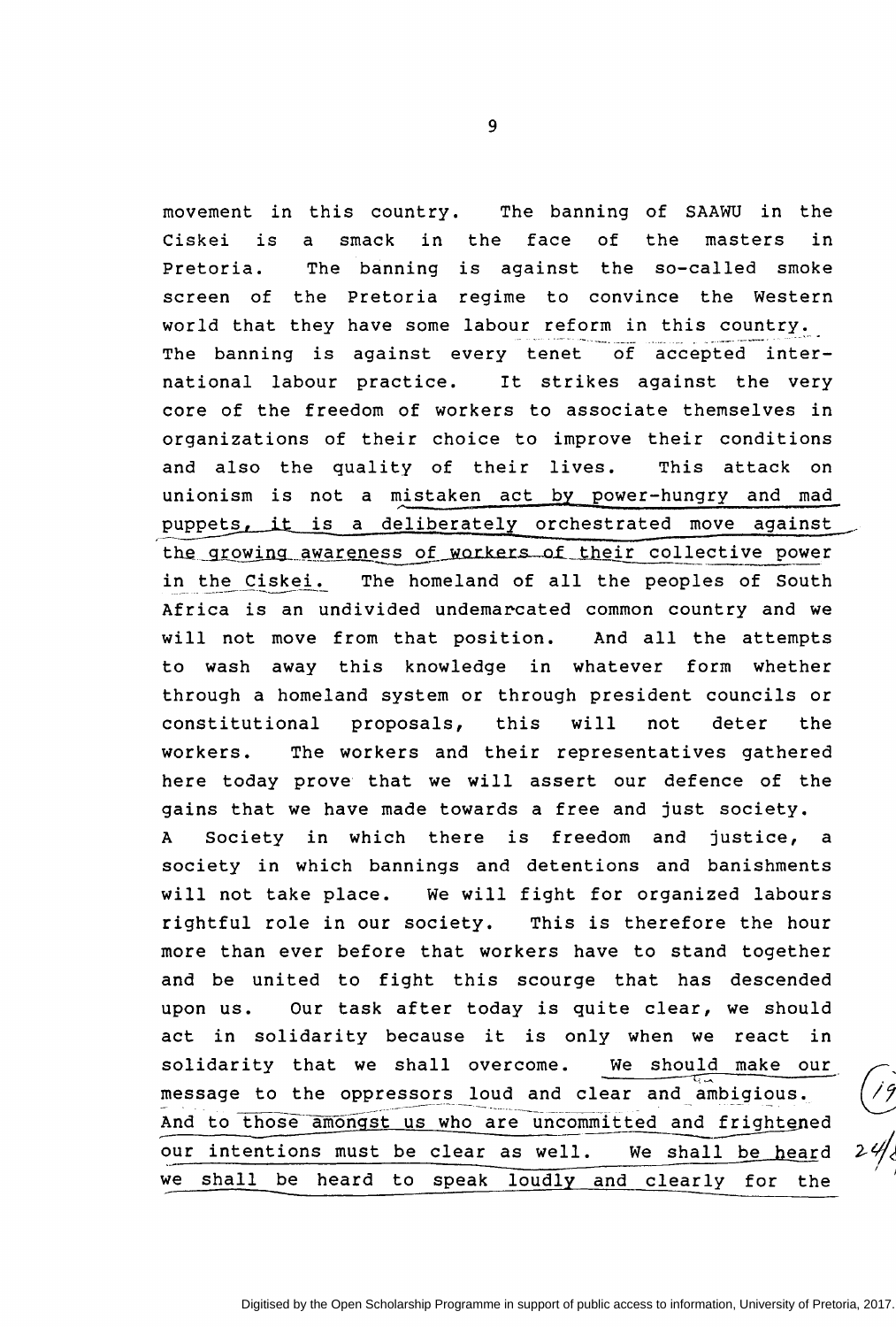freedom of unions to operate unhindered and our society to become a free and just society, we shall not be silenced we shall be heard. Amandla! (crowd answers *)* AWETHU.

 $\frac{1}{2}$ 

Popo MOLEFE: We want to thank Mr Piroshaw CAMAY. I'm not going to say anything, anything that. I'd be say would be an anti-climax, I mean I know what he said. And I think I must immediately move to next speaker. But before I call on the next speaker may I again call on the speaker from the African Food and Canning if he is here yet, to come to the fore and uh may I also call on the speaker from East London if he's arrived yet to come to the front here. And then in the meantime I want to introduce to you Frank CHIKANE who is the vice~president of the Transvaal UDF. Frank CHIKANE·please. (applause}.

..

•

Frank CHIKANE: Comrades, and all concerned South African's. Our brothers are being killed in the Ciskei, some have disappeared without a trace of their graves, some are languishing in prison and some are dumped in the stadiums of Sebe, because prisons·cannot accommodate them anymore. Because prisons are full up to capacity for people consisting of people who fight for a just society, some have been maimed, some crippled, some are lying in hospitals and some are in exile, some are on the run, as we speak now. Do you want us or me to continue agonising about what is happening to our brothers, the plight of workers in the Ciskei which is a reflection of a move in a more callous form of the plight of the workers in South Africa including the Ciskei as well. Don't you see that this is the sign of times. It happened in 1976 and people realised that it was a sign of times, but nevertheless they tended to forget that now it is the time . Can't you read the time that it is just ripe for people to take action against the system that kills people every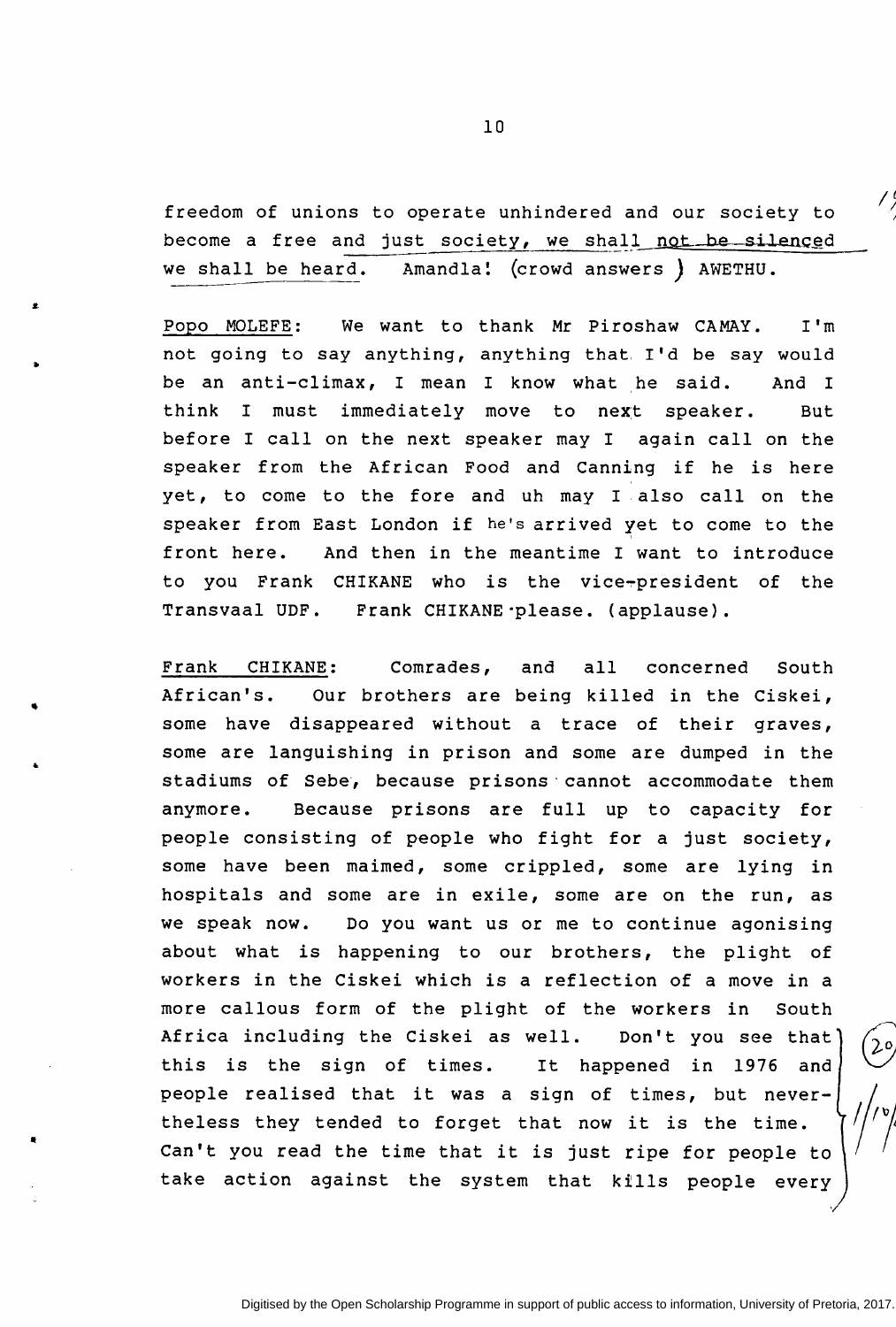day. Apartheid kills in it's multi-facets, apartheid destroys life and therefore cannot be allowed to continue on and on like that. Do you want to die before you realize that you have to do something yourself do you want in actual fact a member of your family to be a victim before you take action. happening is sufficient to call us all into action to Don't you see that that which is fiqht against the system in South Africa. Don't you see that organizations are ready, there is a network that is ready to act against the system today. The labour movement is becoming more organized than ever before, community organizations are ready to get into action and the United Democratic Front has linked all the existing organizations to have a national network that will be ready when it is called into action to break the system. Don't, you want to be part and parcel of this whole mobilization to fight against the system that is costing so much life. I want to say today for us to win against the system we need power. No powerful oppressors has ever gone out of office without being removed, because people have power. And therefore we need people's power to bring change in South Africa. We need workers power to bring about change in South Africa and it is now the time for~ all the workers to come together and speak in one voice.  $2\frac{H}{I}$ It is now the time for all the organizations in South Africa to work for a joint action together to break the system. The UDF has undertaken a two months program of' action, which program of action will produce the necessary network in the country that will be called into action. And when it is ready the people are going to call that we take action and I believe we're not going to continue talking and talking and agonising about our pain. But we should start and act and remove the system and create a peaceful South Africa thank you. (Applause).

..

•

..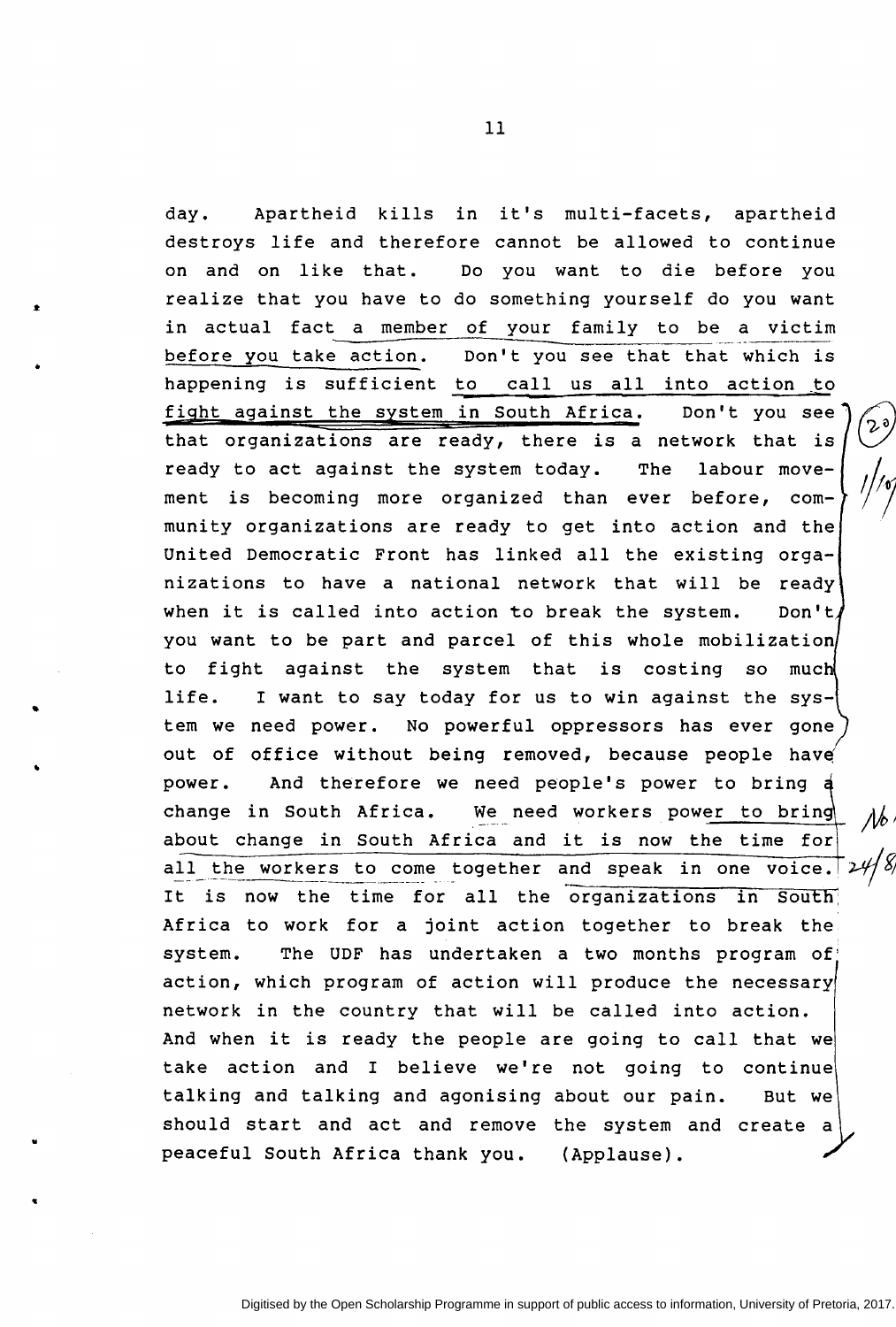Someone in crowd shouts AMANDLA AWETHU X2. Mayibuye I'Africa.

Popo MOLEFE: Comrades let us unite in action to destroy apartheid, let us unite in action to take freedom into our own hands, to take our own destinies in our own hands uhm. I'm going to call upon the national organizer of the South African Allied Workers Union. Herbert BARNABAS uh to speak on behalf of SAAWU while we are waiting for the speaker from East London. I think we need to have SAAWU in the Transvaal also saying something. Comrade BARNABAS please.

(Applause) (Barnabas walks to the front with left fist slightly raised and thumb extended). (Crowd sings song).

Song 4: (Zulu) Izwe Lami, Izwe Lami, Izwe Lami Elami X3 Ndizolilwela Izwe Lami X3

Song 4: (English) My country X3 It's mine X3 I shall fight for it. X3

•

•

•

•

Herbert BARNABAS: Amandla: Audience Awethu: salute with clenched left fist and thumb extended) (gives Comrades and friends in the name and on behalf of SAAWU I wish to thank all those organizations that made this meeting a great success. In times of difficulty it is generally hard for one to believe that beyond one circumference there are people who are really considering to involve themselves in one's plight. It is a known fact that in terms of Section 78(1) of the Labour Relations Act any workers is free to join a trade union of his own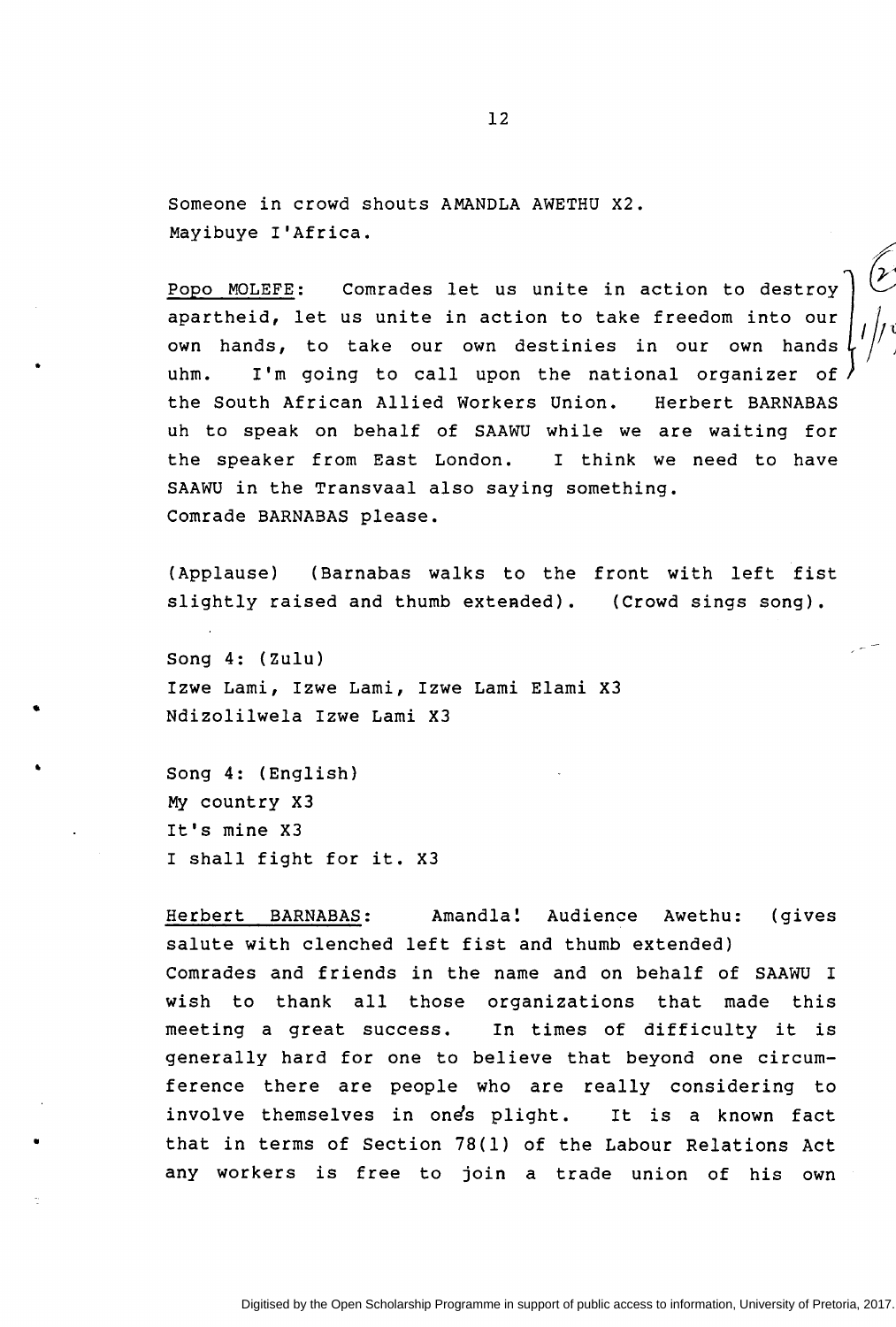choice. The South African government is today contra-<br>without with a set of the set of the set of the set of the set of the set of the set of the set of the set of the set of the set of the set of the set of the set of th dicting the act promulgated with the involvement of the black workers. P.W. Botha is evading the issue by saying that all the governments are autonomous. The situation is tense in Ciskei, workers and their family's are being tortured, raped and massacred. The policy of SAAWU is that we do not recognize homeland governments and as such therefore we are bound by the principles to point finger, fingers at the central government. SAAWU has been banned in Ciskei, where it has always been alleged that our organization is an ANC front. To our knowledge this has never been proved, both by the South African government and Ciskei Banana government (laughter}. In Ciskei our 2000 membership is subjected to such tragedy. To make things worse other trade untons like African Food and Canning, General Workers Union and Gawu are affected by the oppression applied on SAAWU. We see nothing wrong in workers taking part in the bus-boycott by virtue of them being residents in Mdantsane. We therefore see no grounds for the banning of our organization. Some time back 205 workers were detained in-ciskei only for singing freedom songs. African Food and Canning, and General Workers Union members had to suffer even though they had explained that they were not SAAWU members. It was explained to them that, that they fell under the same category as SAAWU. THIS MARKS that the government is against independent trade unions, unless something is done by progressive organizations to challenge this action then our future is bleak. We must not only sing the slogans without action in order to pull out our colleagues from the mess in which they are. At SAAWU Annual Congress held at Himilaya Hotel on Sunday the 18th September this year it was resolved that an action be taken against the Ciskeian government in this regard. It was also resolved that to make research regarding products manufactured by

•

..

..

..

•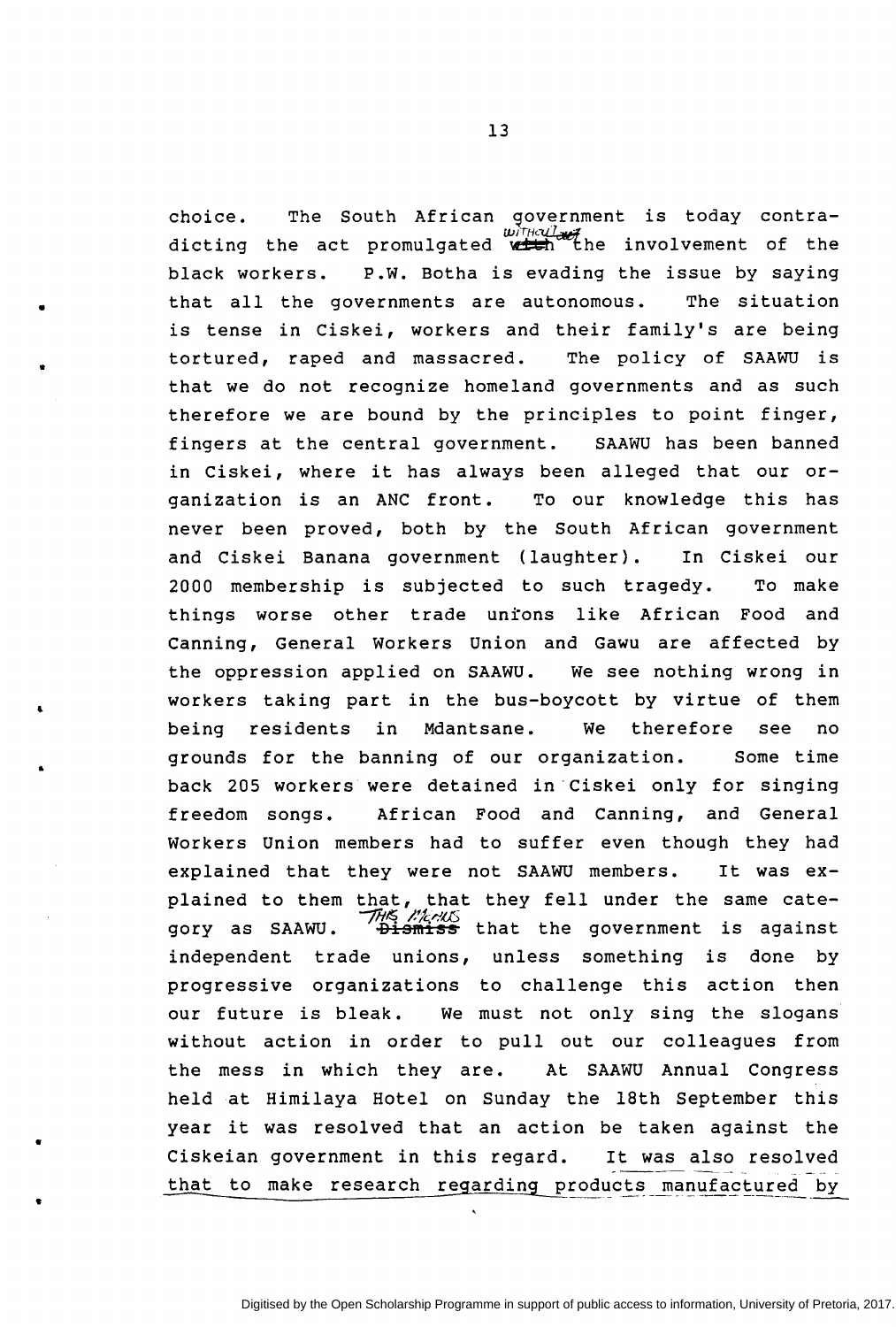the East London factories and explore the possibility of having these products boycotted in order that the employees down there could get feel, affected by what is done<br>to the workers by the Sebe regime. Forward with the to the workers by the Sebe regime. workers struggle an injury to one is an injury to all. The ideology behind apartheid was to unite the whites and divide other groups. Unfortunately their plan was, Tsa= fendassed before educating his followers about the pros and cons of it. instead the same apartheid has united the majority population something contrary to Amandla Awethu. It is therefore a shame to note that contrary to the (inaudible) ideology

Popo MOLEFE: Thank you comrades and friends. I have been asked to announce to you that one of the stalwarts the struggle in South Africa, Yusuf DADOO past away two days ago three days ago in exile. And uh many of us still remember him as a man who contributed to the rich and proud history of the struggle in this country. We still believe that he left the country not because he wanted the luxury-of the other country, but he did so because he was forced by this laws of this country and he was forced to go and seek desperate solutions to the problems of this country. May I call upon this house to rise and observe a moment of silence in respect of Yusuf DADOO (people rising with clenched fists) thank you.

Amandla! Awethu! (Klomlar) (phonetical) is not here yet. Shall we have one song after that song it may be important to for this meeting to say precisely where we must go to from here. We cannot simply engage in calling meetings expressing our feelings, crying and complaining about what is happening in Ciskei but the time has come for us (video interruption).

It

14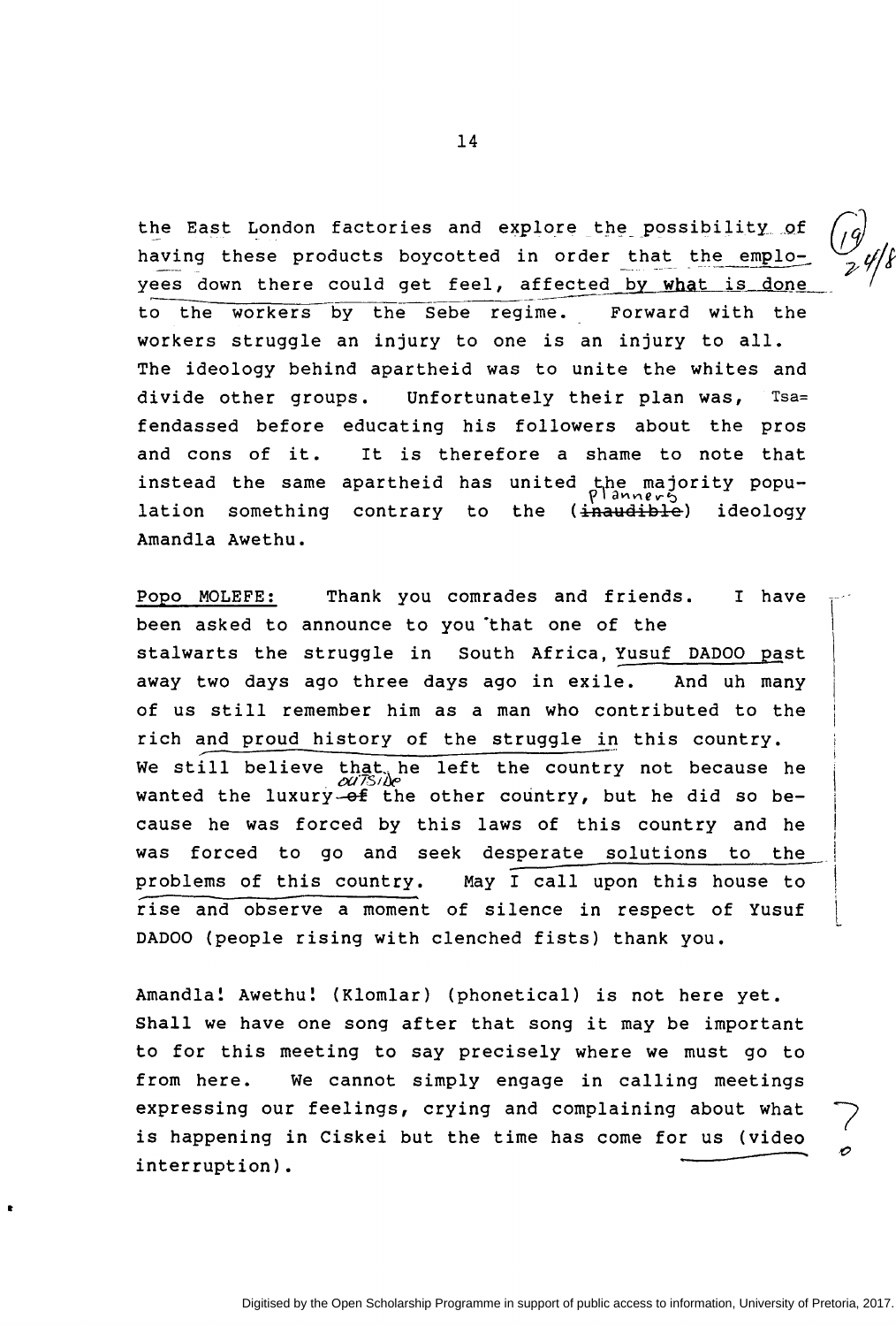Song: (Zulu) "Siyaya ho siyaya! (audience chanting) Siyaya! Siyaya! Nantso i-Sasol-2 ivutha umlili! Siyaya! Siyaya! Oyaya ho siyaya! Siyaya! Nantso i-Sasol-2 ivutha umlilo! Siyaya! Nantso, i-Ciskei ivutha umlilo! Siyaya! Abafana bashayizulu! Siyaya! Nantso Supreme Court ivutha umlilo! Siyaya! Siyaya! Nantso i-Ciskei ivutha umlilo! Siyaya! Siyaya! Nantso i-Supreme Court ivutha umlilo! Siyaya Siyaya!

Song (English) "We are going! audience We are going (twice). There is, SASOL 2 on fire! We are (twice). There is SASOL 2 on fire! We are going! going we are going! There is Ciskei on fire! We are going! We are going! The young men lighted the fire! We are going! There is the Supreme Court on fire! We are going! We are going.

Audience Amandla Awethu X2 Mayibuye I'Afrika X3 I Africa - Izwe Lethu Izwe Lethu - Africa An injury to one is an injury to all X2 Mayibuye I-Afrika X

•

Unknown black speaker: (SAAWU East London) "Uh, Mr Chairman workers and comrades, thank you for this opportunity I'd like to shed some light on the events in East London. In fact I have been in East London eh some quite some time during the boycott. Eh, the last time I was there, eh I was, I had gone to a funeral and then I passed by Union offices and that date of the day, (Yure MDYOGOLO) (Phonetic) and other comrades were taken by South African racist regime Police eh, in concert with the Ciskeian eh, potato security eh, forces. What has been happening there, the community organisation that was looking on and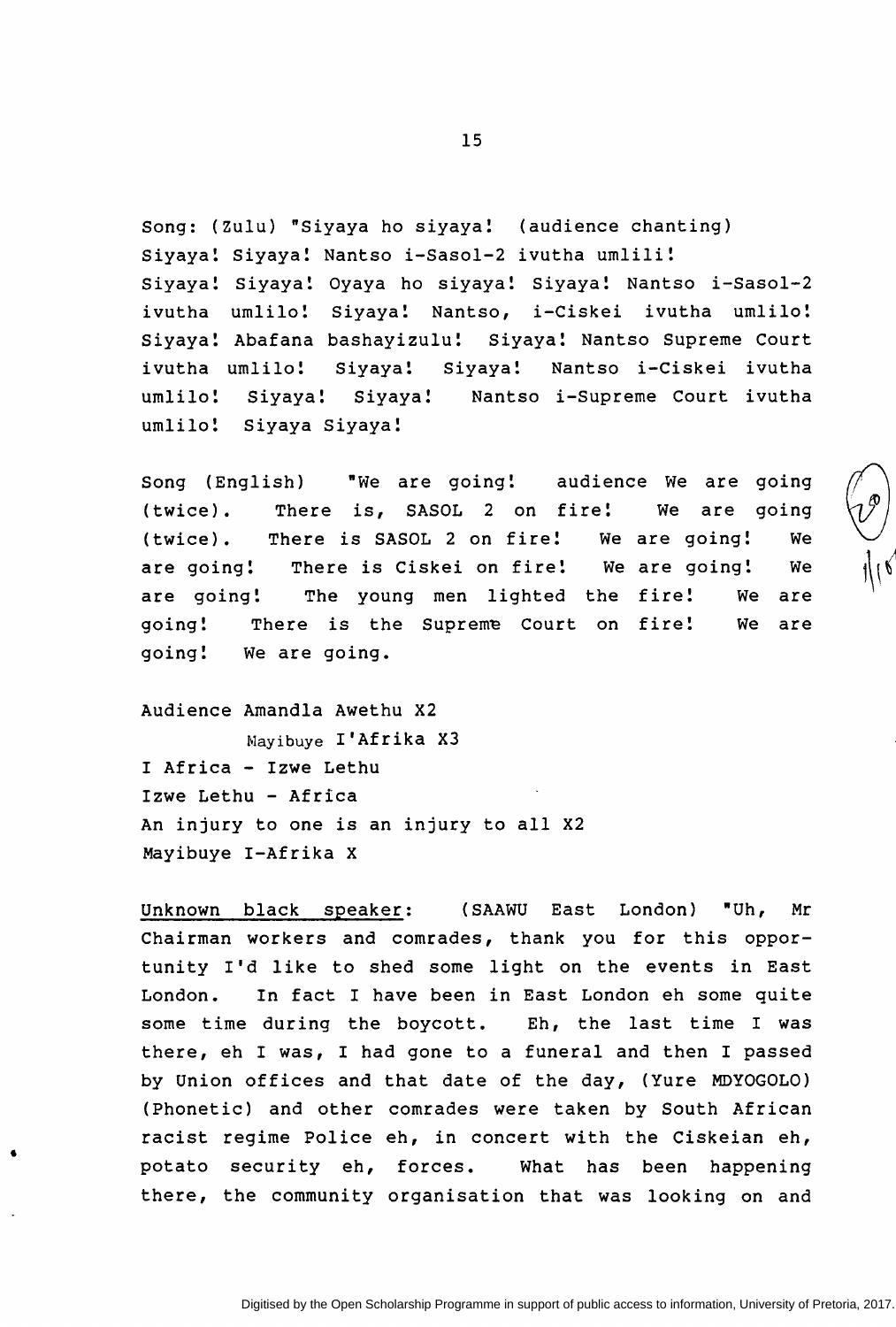was beheading the boycott issue, all the members were detained, and subsequently the worker organisations had to take up the issue, since the leadership was taken, behind bars. Uh, the East London Chamber of Commerce, and the East London Chamber of Industries was approached to comment on the issue. Uh, capitalists definitely are always in hegemony with the State. Uh, the East London Chamber of Commerce and the East London Chamber of Industries, refused to comment of the issue and then eh, distanced themselves from the worker depression by the Ciskeian security foces in concert with the South African Hegemony.

Uh, furthermore the Railway Police in fact, sort of eh, protected workers in August when about sixty workers were shot dead by the Ciskeian government, eh, soldiers and police. So I would say the East London Chamber of Commerce and East London Chamber of Industries, are equally guilty with what is happening in the Ciskei, since they do not want to raise a. finger against the Ciskeian government, since they are keeping quiet in the matter and they only wanting to get profits from the labour of the workers from the so-called Ciskeian dairy. And therefore any action taken against the, is definitely eh, suited because they are part and parcel of the whole repression in the Ciskei. They have kept quiet, they have distanced themselves they didn't even raise a voice on the gross violation of the basic principles of the community. Furthermore GQWETA the time I had to run through was in hiding because they just wanted to take me. GQWETA tried to eh, I mean eh, to call these people so that can eh, negotiate on the issue, but they still stood back, so they are not concerned in what is happening in the Ciskei, they only, they are concerned, that the workers should come and sell their labour to them and then they get profits. So I think eh, any action in boycott of the products from

..

..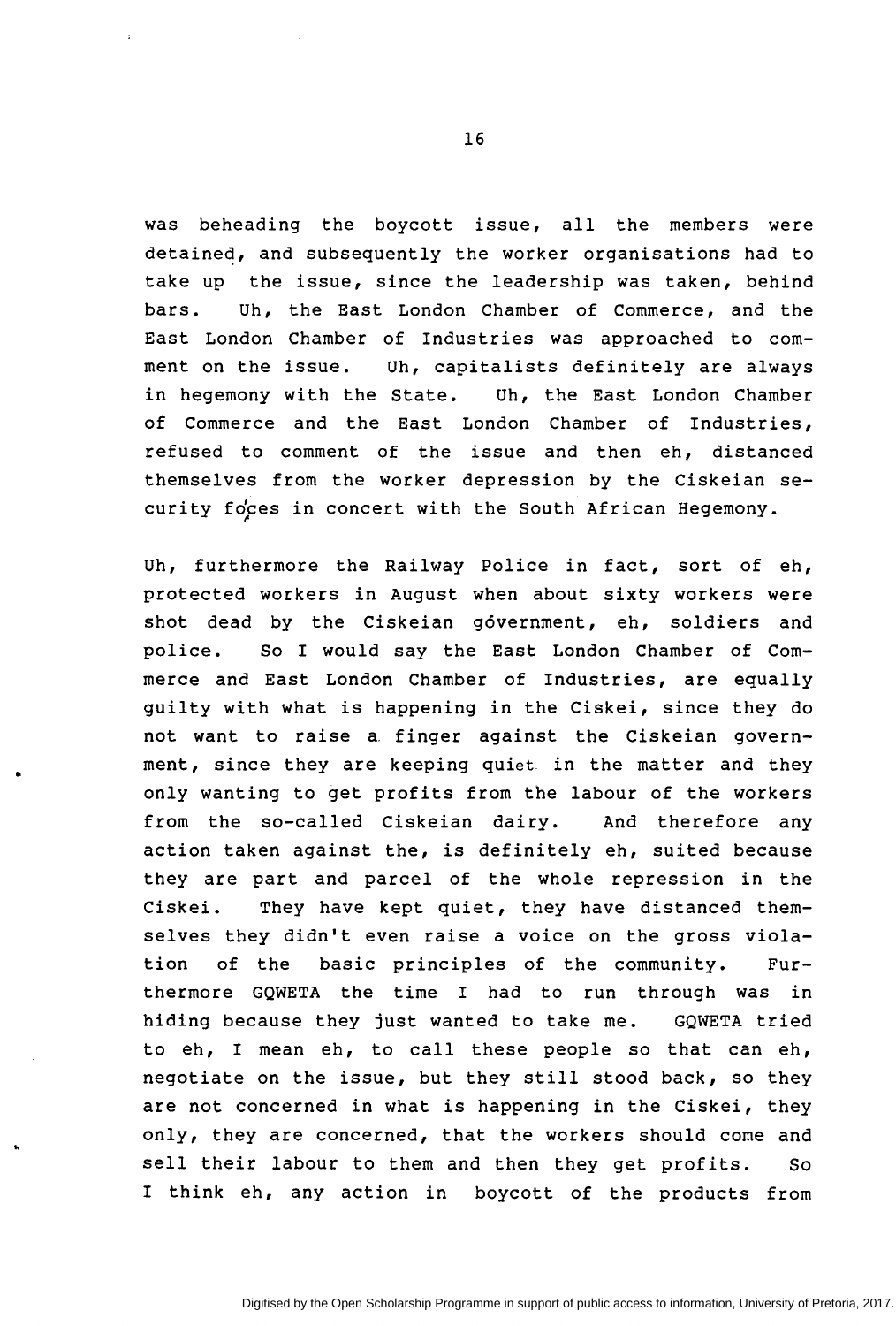the East London area would be quite appropriate at this point in time."

Audience applause.

Popo MOLEFE: "Thank you comrades I think we need to move faster towards the closing of this meeting, because some people have got to go back to, to their work. Eh, I have got these two leaflets here comrades. This one is eh, eh, eh a factsheet of what is actually happening in Ciskei and it will be available, people can take a few, of these pamphlets and distribute them at bus stops and so on so as to popularize eh, this campaign against Ciskei. And I also have this one which is actually an advertising pam $phlet$ , which is inviting us to a mass rally which is being organised in Lenasia on Saturday on the 24th September at three pm at Patidar Hall. Eh, it is written: "Tribute to the people's leader." This is a rally to commemorate the death of Yusuf DADOO. And also comrades may I point out that eh, quite a number of things have been happening just before this meeting. That at a meeting that was held between the United Democratic Front and a number of Unions whose names appear in this, this, this paper here, eh, a committee of five was formed. Eh, that committee was eh, formed in order co-ordinate the activities of these unions. Firstly it was agreed that all the trade unions and organisations that are opposed to Ciskei Bantustan and also opposed to the repression in Ciskei, must make some donations eh, towards aiding the people who are in Ciskei. Well, most of these people as we have said are staying in the stadium, they've got no blankets, no clothes and we think we can be helpful in terms of providing them with some tracksuits. Descom is no longer in a position to help those people because numbers are increasing by the day. So we have this committee and eh, a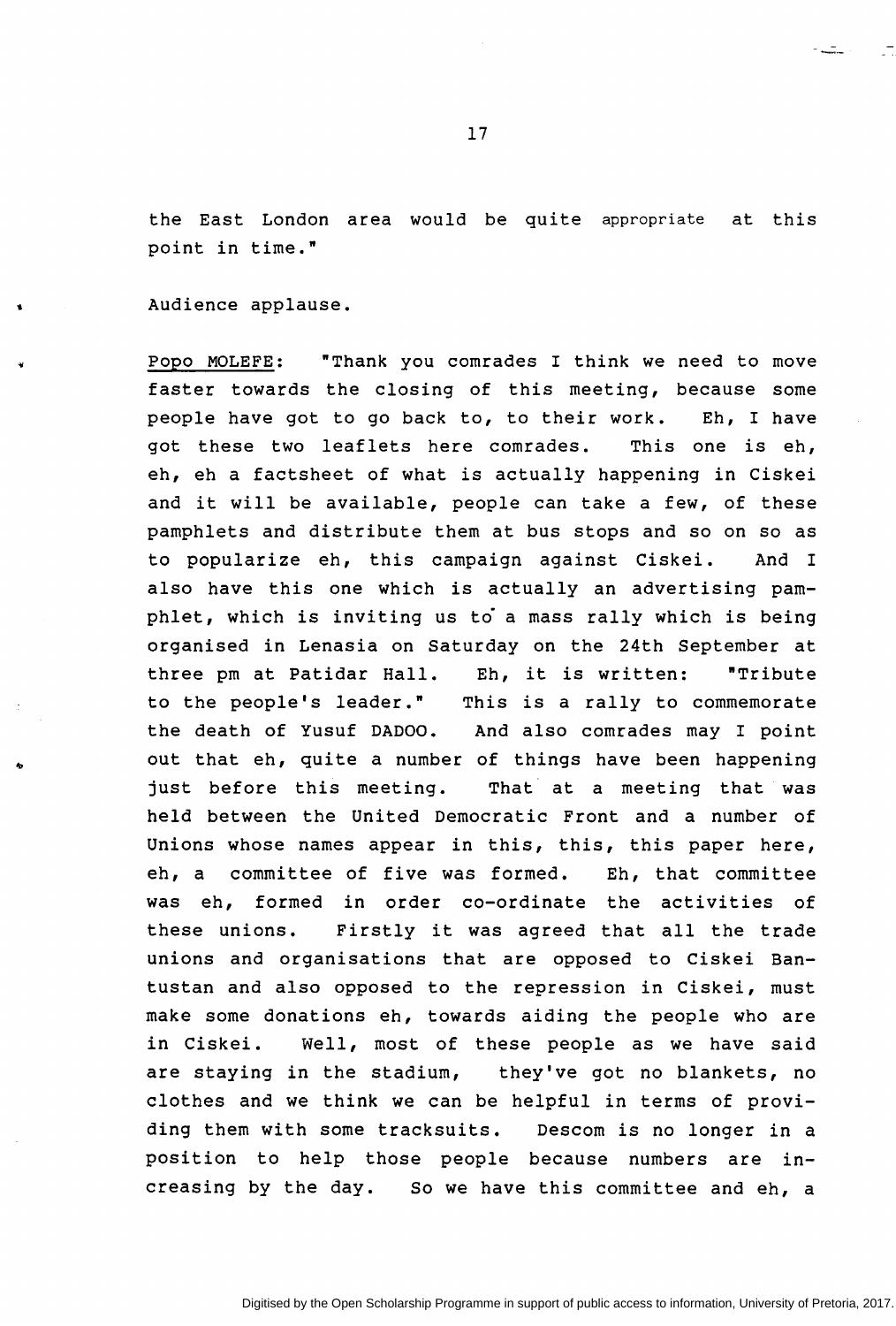box is going to be circulated in this meeting. We are asking those who have something eh, to give, to donate eh in this meeting. we also want to point out that eh, in that meeting we agreed that the publicity campaign must mount against Ciskei. And we feel that it is important for us to establish links with the international media to expose what is happening in Bantustans and also that all progressive organisations through their publications must project the situation in Ciskei. This fact sheet may be, may be used by those organisations which may not be having the facts, of what is happening in Ciskei. We also call upon individual organisations to call a series of solidarity meetings with the people of Ciskei. Um, that is as far as this campaign is concerned, eh publicity campaign. We also are seeking support of the International Labour Organisations and all support groups in an attempt to make pressure bear on South Africa and the Bantustan of Ciskei. These are, the things that we want to see, eh, manifested, eh, reflected as this campaign eh of the Ciskei unfolds. Comrades at this point in time I want to have the pleasure of introducing to you this speaker from East London (applause). Sorry, his name is Thobile MSELENI, you know I have been waiting for so long for him I even forgot that I didn't take his name. Sorry. Shall we give him a big hand please." Audience applause.

.<br><u>Dbile MSELENI:</u> (Phonetic) "Amandla! audien<br>Jawethu' (speaker gives clenched right fist salute) (Phonetic) "Amandla! audience "eh, Comrades eh, I should have, eh, arrived earlier but eh, due to the problems we have down in East London and eh also we had a problem here, Jan Smuts eh airport. So eh, we heard about this meeting, eh we tried all eh, our best eh to get a speaker eh, but due to the problems we all know that eh we have  $\frac{\partial u}{\partial n}$  the speaker eh couldn't eh, come eh, eh so I'm going to, to take his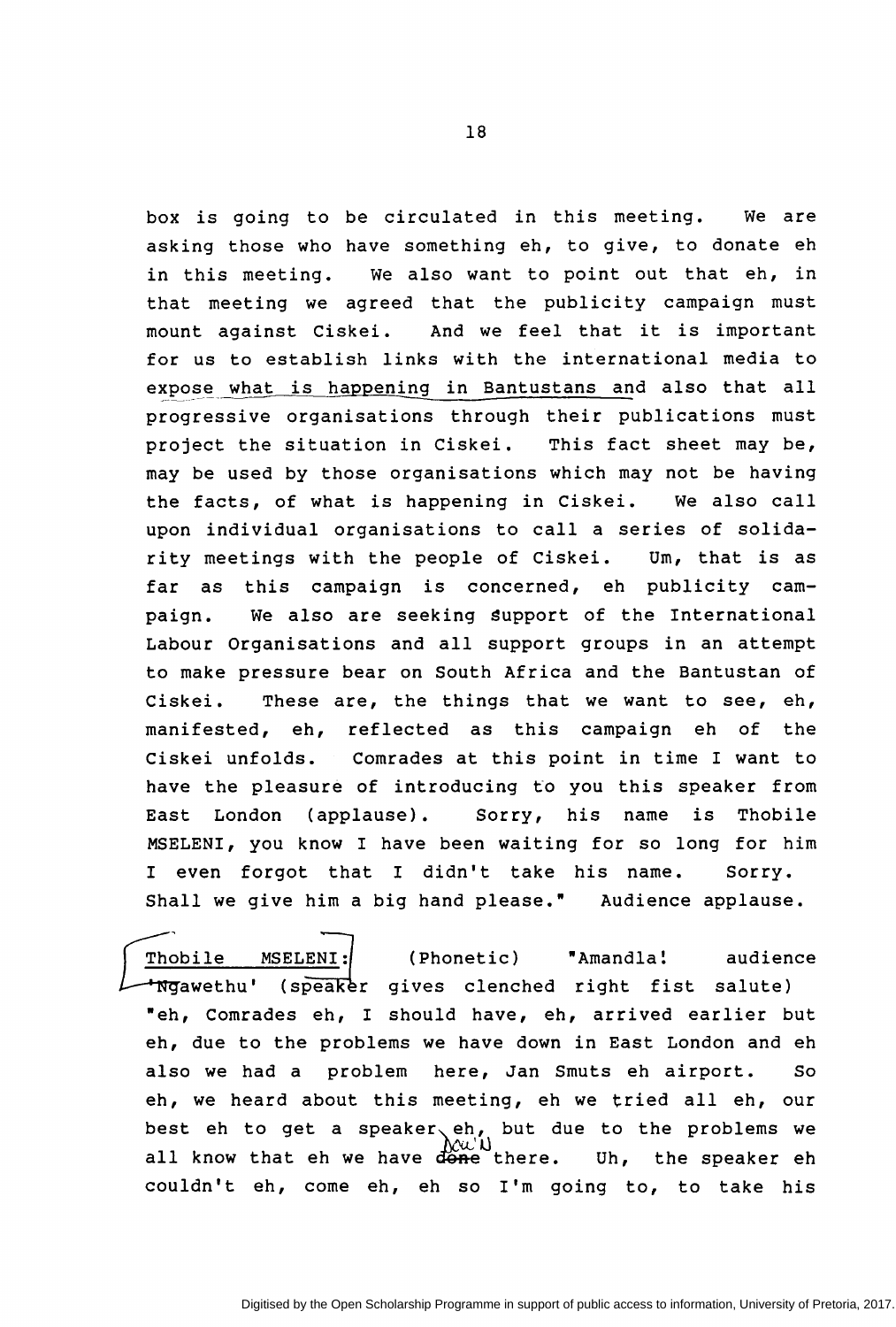position or eh his place. So eh, I have eh prepared eh, a very short statement that I'm going to just going to read. Eh, comrades compatriots and friends, in the name of the international working class struggle, in the name of the toiling masses of our country, in the eh, (inaudible) ..... and on behalf of the tried and tested of the South African Allied Workers Union, I Greet you all today. "Amandla!. Ngawethu.

"Eh, in South Africa, we are fighting a struggle which is relatively unique where the coloniser and the colonised occupy the same territory. Eh, both integrated in the same economy. Eh, in South Africa we get the workers of the oppressed nation and the workers of the oppressed nations. Hence one finds that the white workers are fed with false consciousness and ideologically corrupted. But because of their position in their relation to social means of production, they are still workers. This brings us to the question of the National democracy eh, in future I, going to, to (inaudible) ..... Eh, history has shown that, the participation of the South African Workers in the broader struggle is, is not manifesting itself for the first time. SACTU has been part and parcel of the Congress Alliance which formulated the Freedom Charter in 1955 and the demands enshrined in the Freedom Charter, are far from being eh, fulfilled until the national oppression is totally, eh eliminated. The racist and fascist regime of South Africa made us to witness the dismay the disection of our country into homelands which has been (inaudible) .... the so-called black nations into (inaudible) .... and extremely poorly paid workers. The homelands in fact constitute the industrial military reserve of, of the pool of cheap labour. This  $\frac{m}{2}$  should be fought relentlessly by all democrats. And the so-called leaders of the homelands are maintaining a junior partnerrole in the exploitation and oppression of our people. The south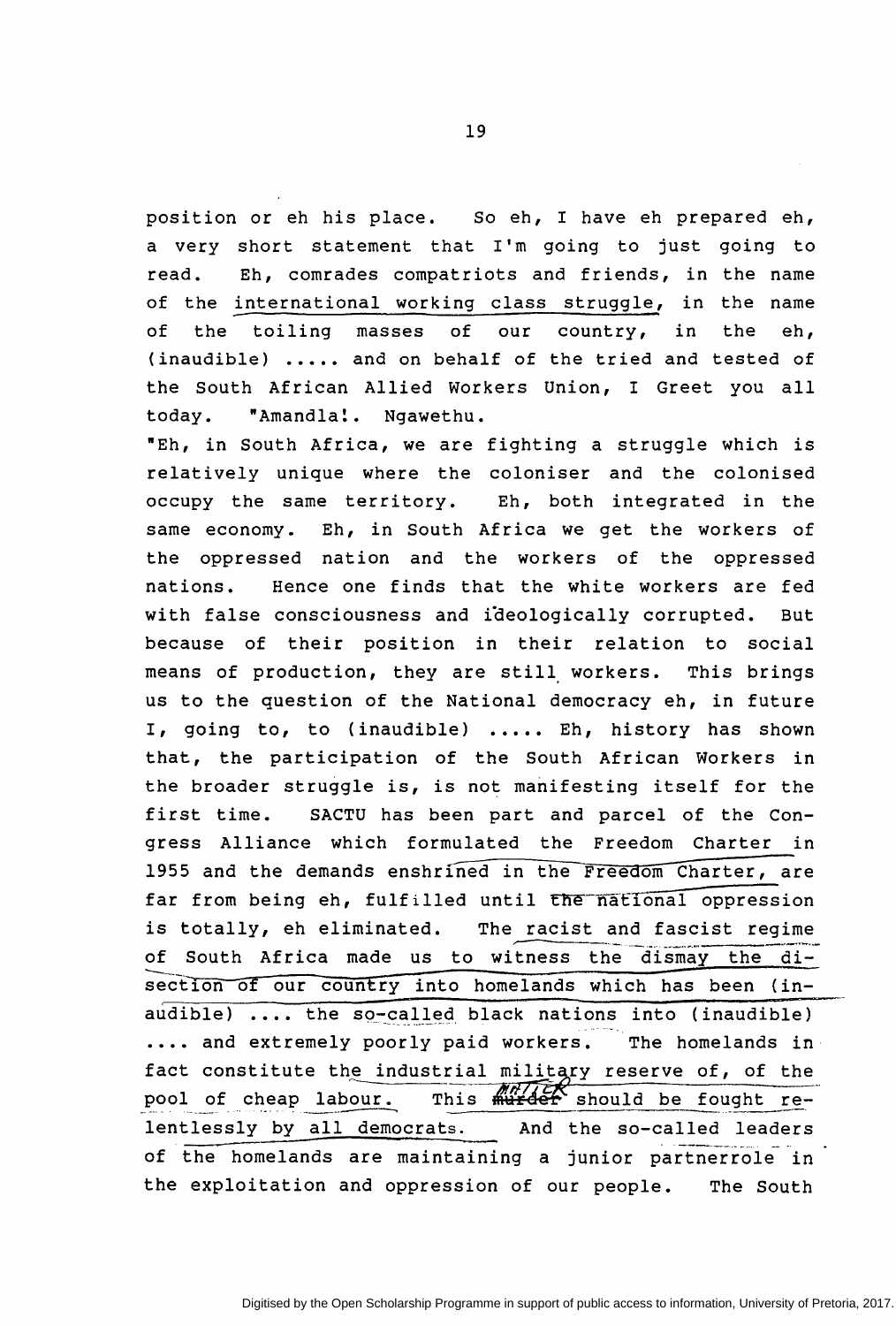Too mest tisblais talle millisation by

African minority government is now trying to, to co-opt some of our political directionless Indian and Coloured leaders, into the ruling structure. Again we call upon the democrates, to vehemently oppose this as further divide the workers and, and still will entrench it would the national oppression. When the idea of the United Democratic Front was incepted the Progressive minded unions readily em, embraced in the idea, as it is aimed in uniting people against this regime. The United Democratic Front makes our constitution a reality, that is the SAAWU constitution. Eh, as it, as it explicitly declares that the workers in alliance with the, with their other, with other progressive minded section of the society, to  $(9, 9)$ <br>take their destiny in their own hands and combat poverty,  $(9, 9)$ take their destiny in their own hands and combat poverty, unemployment, insecurity and racial hatred. This realisation that the workers are not alone in the fighting for their democratic and non-racial South Africa, they have with their allies who are now actively embroiled in UDF, we call upon the labour movement to organise more than ever before, at the point of production. From their to move triumphantly to join the vanguard the struggle. The labour organisation should not be spectators in their own liberation and (inaudible) ... such lies. The workers of South Africa are lucky because even the national liberation movement is valueing above, or as the contribution of the labour movement. Eh, the ban of the South African Allied Workers Union came as no surprise to us. The heroic and determined stand taken by the Mdantsane and East London communities in the bus boycott, made the Sebe government to run beserk and impose a banning order on SAAWU. We feel that this unwarranted banning order will not deter us from our uncompromising struggle against exploitation, and oppression. Eh, comrades eh, I have already said that eh, eh, I have only come here to, to, to represent SAAWU in East London and at the same time, the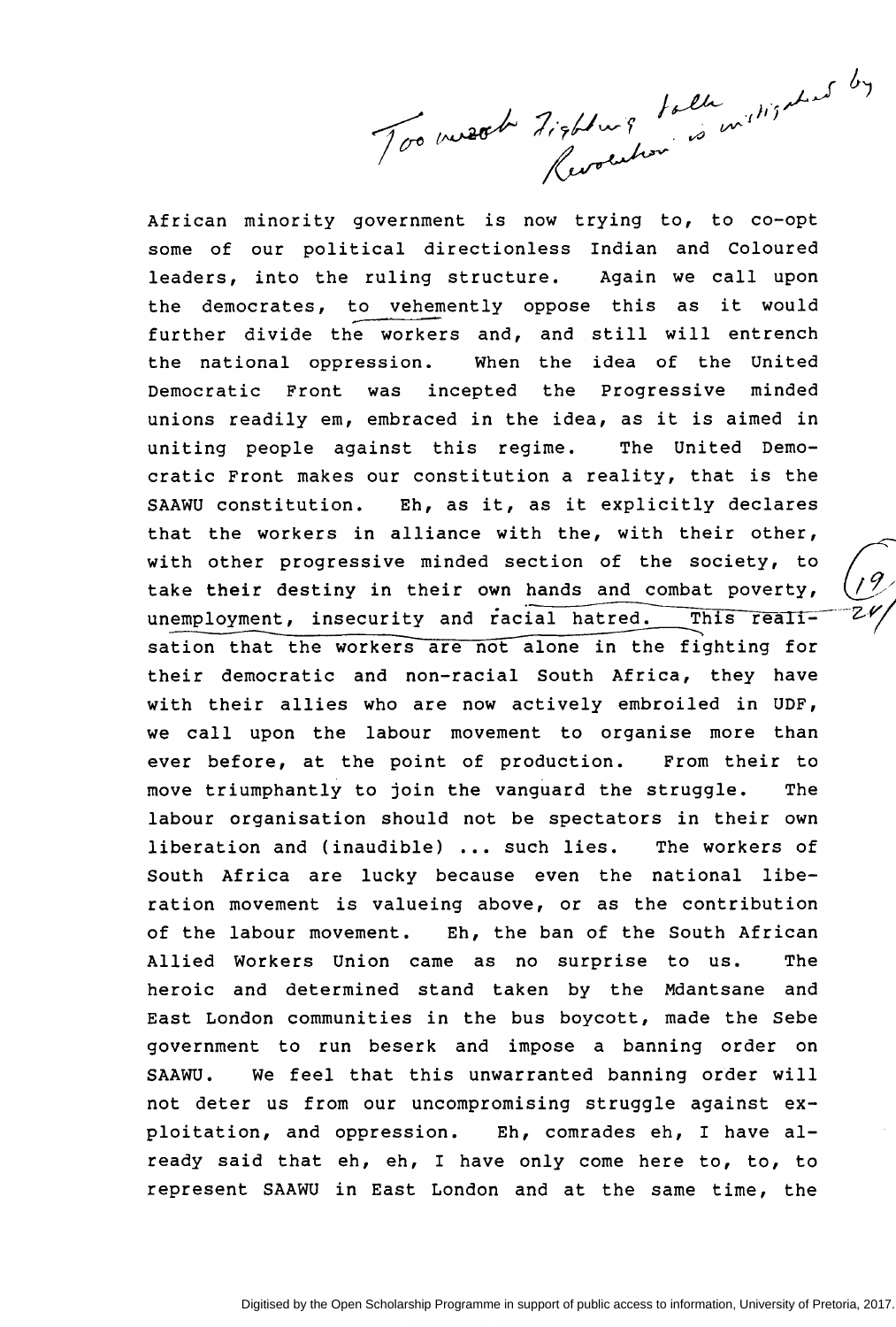*rdidnt eh* person who was supposed to, to speak eh, felt that eh somebody must try and eh take his position, came out, so we and at the same time, eh, as we are fully aware that eh, ~ things done in East London are not eh, easy, and eh, some people might think,  $\overline{A}{}^{H\mu}$  not going to take ever une "AMANDLA" 'NGAWETHU' Audience - applause - Speech ends.

Popo MOLEFE: 'AMANDLA' NGAWETHU - AUDIENCE X2

•Just before move towards the closure of the meeting, may I just make this other announcement that eh, eh, because this campaign is, is unfolding us we said eh, it will be important for us to keep contact with organisations and union's that are interested to support this campaign in various ways. Now, I, I'm going to give, you the names of people you can contact, that is those organisations that want to make donations eh towards the relief of the families of those in East London. Here are the names: eh, we have the name of Maris or (inaudible).... from the African Food and Canning at this number 8345185, then we have Elijah MASSINGA at 9754611, then we have Popo MOLEFE at 218772, then we have Barbare CREASY at 3393356, then we have Prioshaw CAMAY from eh CUSA who can be contacted at 298031, so that all those people individuals and organisations who are interested in supporting this campaign can phone these people. Um, shall we rise and sing the national anthem".

Audience stand and sing NKOSI SIKELELE I'AFRIKA.

•AMANDLA - A X2 member of audience.  $NGAWETHU - B - audilinear$